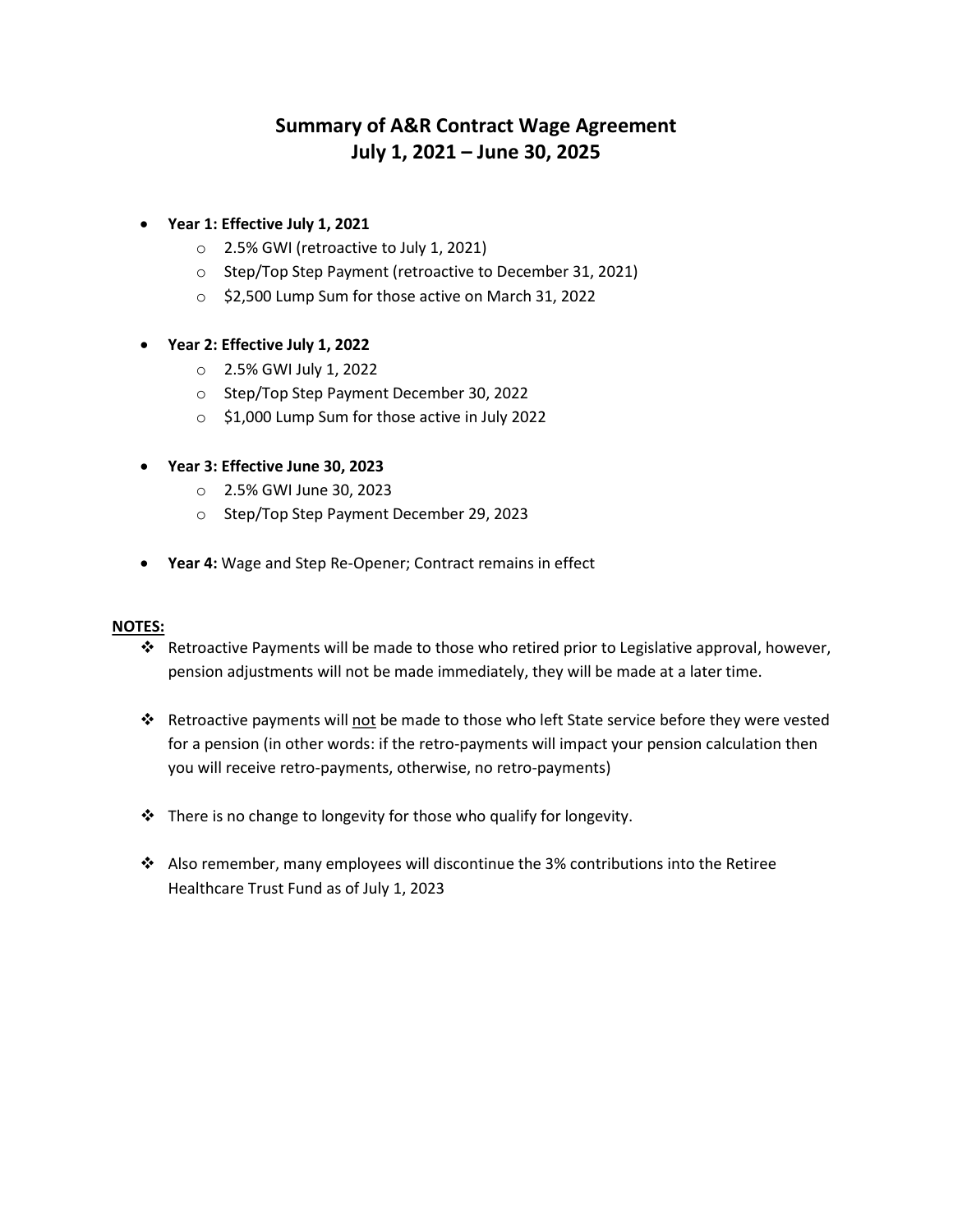|    |    | Plan Grade Period | Step 1      | Step 2      | Step 3      | Step 4      | Step 5      | Step 6      | Step 7      | Step 8      | Step 9      |
|----|----|-------------------|-------------|-------------|-------------|-------------|-------------|-------------|-------------|-------------|-------------|
| AR | 11 | Annual            | \$42,214.00 | \$43,492.00 | \$44,785.00 | \$46,069.00 | \$47,399.00 | \$48,749.00 | \$50,106.00 | \$51,606.00 | \$53,155.00 |
|    |    | Bi-Wk             | \$1,617.42  | \$1,666.39  | \$1,715.92  | \$1,765.12  | \$1,816.06  | \$1,867.79  | \$1,919.78  | \$1,977.28  | \$2,036.61  |
|    |    | Daily             | \$161.74    | \$166.64    | \$171.59    | \$176.51    | \$181.61    | \$186.78    | \$191.98    | \$197.73    | \$203.66    |
|    |    | Hourly            | \$20.22     | \$20.83     | \$21.45     | \$22.06     | \$22.70     | \$23.35     | \$24.00     | \$24.72     | \$25.46     |
| AR | 12 | Annual            | \$43,582.00 | \$44,930.00 | \$46,256.00 | \$47,651.00 | \$49,048.00 | \$50,459.00 | \$51,858.00 | \$53,414.00 | \$55,017.00 |
|    |    | Bi-Wk             | \$1,669.82  | \$1,721.46  | \$1,772.28  | \$1,825.72  | \$1,879.25  | \$1,933.32  | \$1,986.93  | \$2,046.52  | \$2,107.93  |
|    |    | Daily             | \$166.98    | \$172.15    | \$177.23    | \$182.57    | \$187.92    | \$193.33    | \$198.69    | \$204.65    | \$210.79    |
|    |    | Hourly            | \$20.87     | \$21.52     | \$22.15     | \$22.82     | \$23.49     | \$24.17     | \$24.84     | \$25.58     | \$26.35     |
| AR | 13 | Annual            | \$46,039.00 | \$47,738.00 | \$49,448.00 | \$51,159.00 | \$52,878.00 | \$54,583.00 | \$56,308.00 | \$57,998.00 | \$59,739.00 |
|    |    | Bi-Wk             | \$1,763.98  | \$1,829.06  | \$1,894.57  | \$1,960.15  | \$2,026.02  | \$2,091.32  | \$2,157.41  | \$2,222.17  | \$2,288.86  |
|    |    | Daily             | \$176.40    | \$182.91    | \$189.46    | \$196.01    | \$202.60    | \$209.13    | \$215.74    | \$222.22    | \$228.89    |
|    |    | Hourly            | \$22.05     | \$22.86     | \$23.68     | \$24.50     | \$25.33     | \$26.14     | \$26.97     | \$27.78     | \$28.61     |
| AR | 14 | Annual            | \$48,192.00 | \$49,966.00 | \$51,731.00 | \$53,503.00 | \$55,268.00 | \$57,037.00 | \$58,808.00 | \$60,572.00 | \$62,389.00 |
|    |    | Bi-Wk             | \$1,846.46  | \$1,914.43  | \$1,982.06  | \$2,049.93  | \$2,117.56  | \$2,185.34  | \$2,253.20  | \$2,320.78  | \$2,390.41  |
|    |    | Daily             | \$184.65    | \$191.44    | \$198.21    | \$204.99    | \$211.76    | \$218.53    | \$225.32    | \$232.08    | \$239.04    |
|    |    | Hourly            | \$23.08     | \$23.93     | \$24.78     | \$25.62     | \$26.47     | \$27.32     | \$28.16     | \$29.01     | \$29.88     |
| AR | 15 | Annual            | \$50,502.00 | \$52,328.00 | \$54,145.00 | \$55,972.00 | \$57,788.00 | \$59,621.00 | \$61,443.00 | \$63,286.00 | \$65,185.00 |
|    |    | Bi-Wk             | \$1,934.97  | \$2,004.92  | \$2,074.55  | \$2,144.54  | \$2,214.12  | \$2,284.35  | \$2,354.17  | \$2,424.78  | \$2,497.55  |
|    |    | Daily             | \$193.50    | \$200.49    | \$207.45    | \$214.45    | \$221.41    | \$228.43    | \$235.42    | \$242.48    | \$249.75    |
|    |    | Hourly            | \$24.19     | \$25.06     | \$25.93     | \$26.81     | \$27.68     | \$28.55     | \$29.43     | \$30.31     | \$31.22     |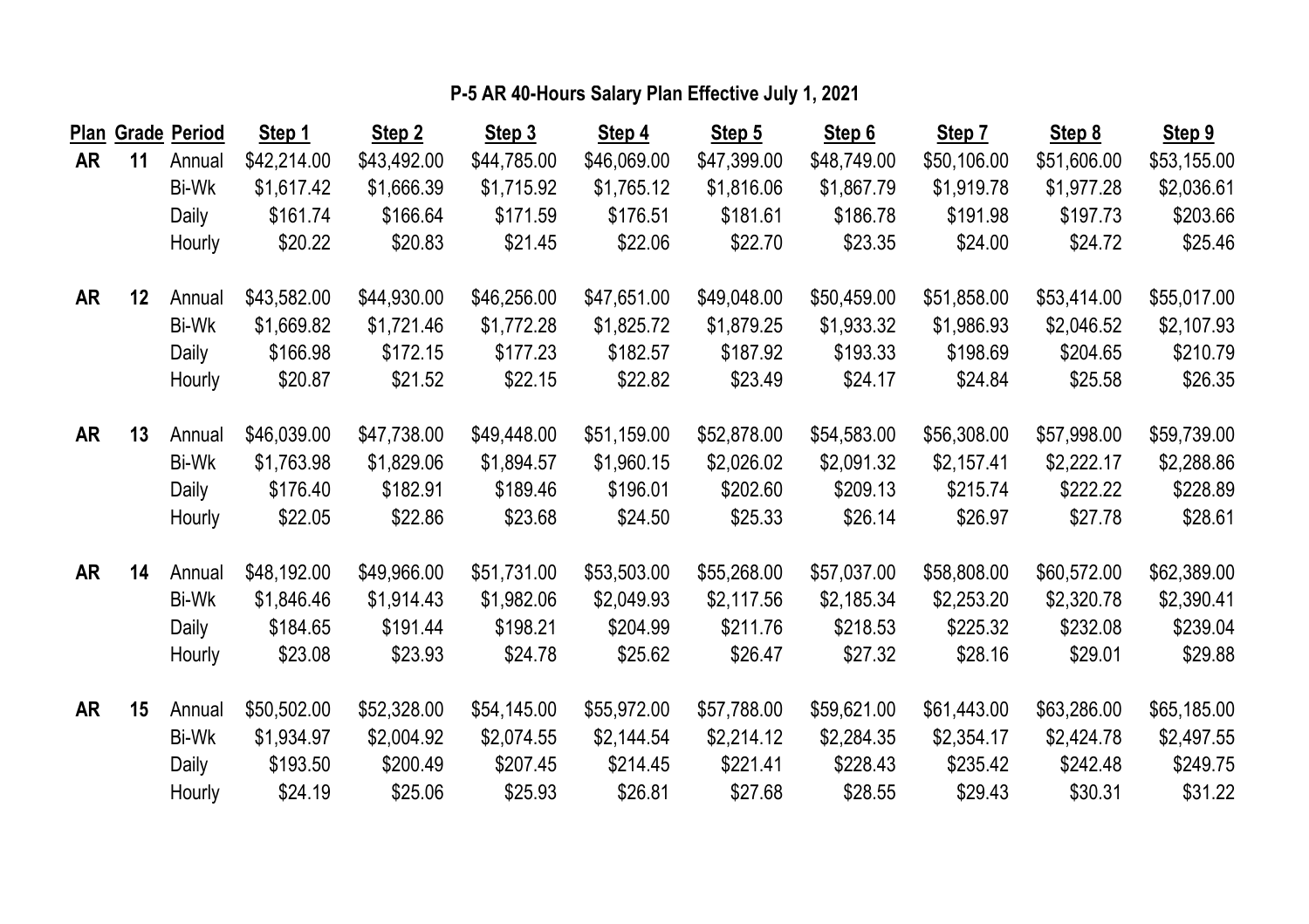|    |    | Plan Grade Period | Step 1      | Step 2      | Step 3      | Step 4      | Step 5      | Step 6      | Step 7      | Step 8      | Step 9      |
|----|----|-------------------|-------------|-------------|-------------|-------------|-------------|-------------|-------------|-------------|-------------|
| AR | 16 | Annual            | \$52,964.00 | \$54,841.00 | \$56,716.00 | \$58,598.00 | \$60,470.00 | \$62,346.00 | \$64,219.00 | \$66,147.00 | \$68,131.00 |
|    |    | Bi-Wk             | \$2,029.27  | \$2,101.22  | \$2,173.04  | \$2,245.15  | \$2,316.86  | \$2,388.76  | \$2,460.51  | \$2,534.38  | \$2,610.42  |
|    |    | Daily             | \$202.93    | \$210.12    | \$217.30    | \$224.51    | \$231.69    | \$238.88    | \$246.05    | \$253.44    | \$261.04    |
|    |    | Hourly            | \$25.37     | \$26.27     | \$27.16     | \$28.06     | \$28.96     | \$29.86     | \$30.76     | \$31.68     | \$32.63     |
| AR | 17 | Annual            | \$55,585.00 | \$57,517.00 | \$59,448.00 | \$61,375.00 | \$63,306.00 | \$65,238.00 | \$67,171.00 | \$69,183.00 | \$71,259.00 |
|    |    | Bi-Wk             | \$2,129.72  | \$2,203.75  | \$2,277.70  | \$2,351.53  | \$2,425.53  | \$2,499.55  | \$2,573.62  | \$2,650.71  | \$2,730.23  |
|    |    | Daily             | \$212.97    | \$220.38    | \$227.77    | \$235.15    | \$242.55    | \$249.96    | \$257.36    | \$265.07    | \$273.02    |
|    |    | Hourly            | \$26.62     | \$27.55     | \$28.47     | \$29.39     | \$30.32     | \$31.24     | \$32.17     | \$33.13     | \$34.13     |
| AR | 18 | Annual            | \$58,392.00 | \$60,370.00 | \$62,346.00 | \$64,329.00 | \$66,301.00 | \$68,281.00 | \$70,258.00 | \$72,367.00 | \$74,539.00 |
|    |    | Bi-Wk             | \$2,237.26  | \$2,313.05  | \$2,388.76  | \$2,464.72  | \$2,540.28  | \$2,616.15  | \$2,691.91  | \$2,772.69  | \$2,855.91  |
|    |    | Daily             | \$223.73    | \$231.30    | \$238.88    | \$246.47    | \$254.03    | \$261.61    | \$269.19    | \$277.27    | \$285.59    |
|    |    | Hourly            | \$27.97     | \$28.91     | \$29.86     | \$30.81     | \$31.75     | \$32.70     | \$33.65     | \$34.66     | \$35.70     |
| AR | 19 | Annual            | \$61,266.00 | \$63,306.00 | \$65,343.00 | \$67,384.00 | \$69,410.00 | \$71,446.00 | \$73,483.00 | \$75,688.00 | \$77,957.00 |
|    |    | Bi-Wk             | \$2,347.37  | \$2,425.53  | \$2,503.59  | \$2,581.79  | \$2,659.42  | \$2,737.43  | \$2,815.46  | \$2,899.93  | \$2,986.88  |
|    |    | Daily             | \$234.74    | \$242.55    | \$250.36    | \$258.18    | \$265.94    | \$273.74    | \$281.55    | \$289.99    | \$298.69    |
|    |    | Hourly            | \$29.34     | \$30.32     | \$31.29     | \$32.27     | \$33.24     | \$34.22     | \$35.19     | \$36.25     | \$37.34     |
| AR | 20 | Annual            | \$64,388.00 | \$66,469.00 | \$68,560.00 | \$70,642.00 | \$72,717.00 | \$74,808.00 | \$76,888.00 | \$79,194.00 | \$81,571.00 |
|    |    | Bi-Wk             | \$2,466.99  | \$2,546.72  | \$2,626.83  | \$2,706.59  | \$2,786.12  | \$2,866.24  | \$2,945.92  | \$3,034.28  | \$3,125.35  |
|    |    | Daily             | \$246.70    | \$254.67    | \$262.68    | \$270.66    | \$278.61    | \$286.62    | \$294.59    | \$303.43    | \$312.53    |
|    |    | Hourly            | \$30.84     | \$31.83     | \$32.84     | \$33.83     | \$34.83     | \$35.83     | \$36.82     | \$37.93     | \$39.07     |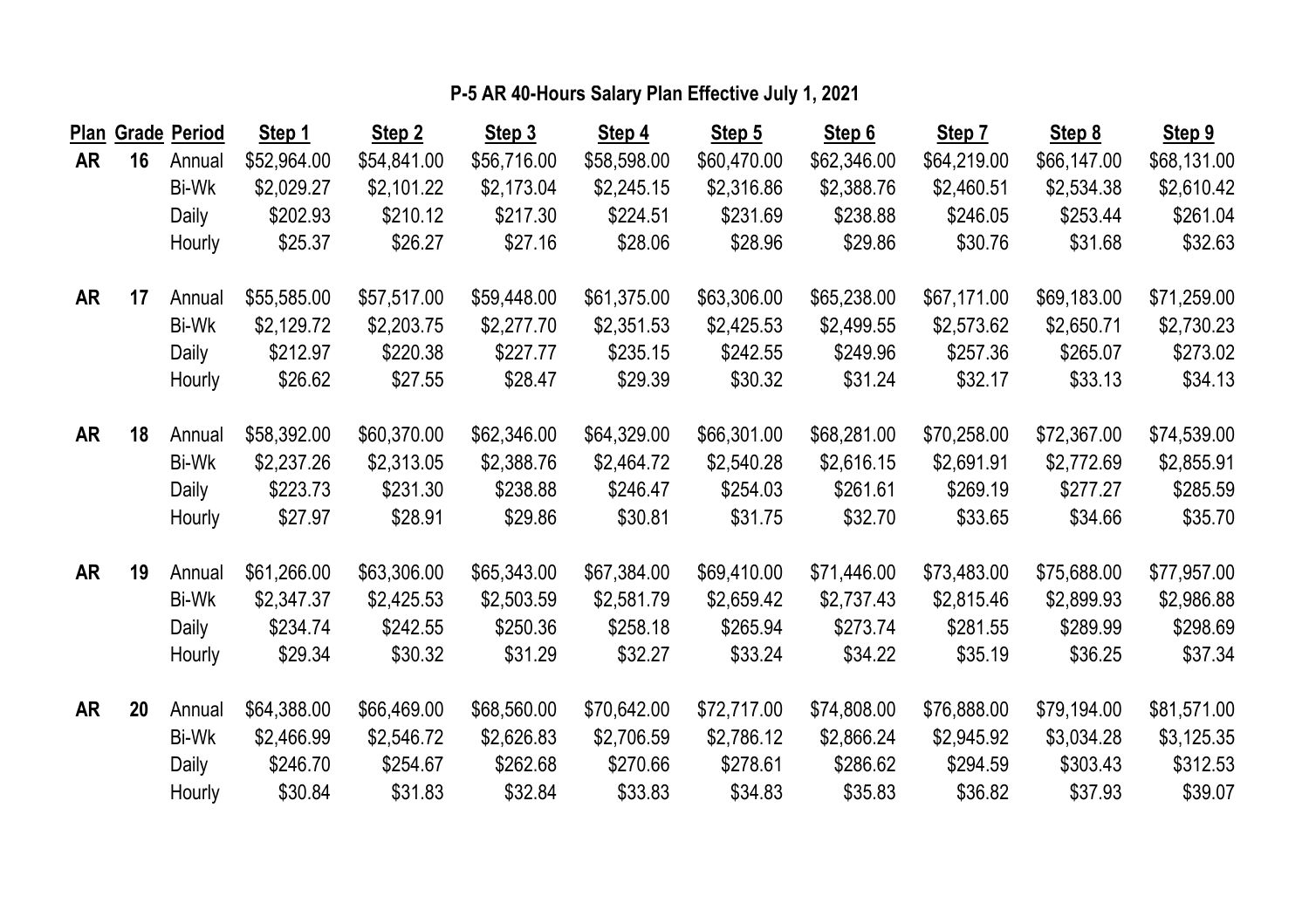|           |    | Plan Grade Period | Step 1      | Step 2      | Step 3      | Step 4      | Step 5      | Step 6      | Step 7      | Step 8       | Step 9       |
|-----------|----|-------------------|-------------|-------------|-------------|-------------|-------------|-------------|-------------|--------------|--------------|
| <b>AR</b> | 21 | Annual            | \$67,561.00 | \$69,712.00 | \$71,852.00 | \$73,987.00 | \$76,134.00 | \$78,275.00 | \$80,420.00 | \$82,834.00  | \$85,320.00  |
|           |    | Bi-Wk             | \$2,588.55  | \$2,670.98  | \$2,752.98  | \$2,834.78  | \$2,917.02  | \$2,999.06  | \$3,081.25  | \$3,173.74   | \$3,268.97   |
|           |    | Daily             | \$258.85    | \$267.10    | \$275.30    | \$283.48    | \$291.70    | \$299.91    | \$308.13    | \$317.37     | \$326.90     |
|           |    | Hourly            | \$32.36     | \$33.39     | \$34.41     | \$35.43     | \$36.46     | \$37.49     | \$38.52     | \$39.67      | \$40.86      |
| <b>AR</b> | 22 | Annual            | \$69,410.00 | \$71,956.00 | \$74,500.00 | \$77,043.00 | \$79,585.00 | \$82,128.00 | \$84,668.00 | \$87,209.00  | \$89,826.00  |
|           |    | Bi-Wk             | \$2,659.42  | \$2,756.94  | \$2,854.41  | \$2,951.85  | \$3,049.24  | \$3,146.68  | \$3,243.99  | \$3,341.35   | \$3,441.61   |
|           |    | Daily             | \$265.94    | \$275.69    | \$285.44    | \$295.18    | \$304.92    | \$314.67    | \$324.40    | \$334.13     | \$344.16     |
|           |    | Hourly            | \$33.24     | \$34.46     | \$35.68     | \$36.90     | \$38.12     | \$39.33     | \$40.55     | \$41.77      | \$43.02      |
| <b>AR</b> | 23 | Annual            | \$72,703.00 | \$75,356.00 | \$77,987.00 | \$80,643.00 | \$83,291.00 | \$85,943.00 | \$88,593.00 | \$91,248.00  | \$93,986.00  |
|           |    | Bi-Wk             | \$2,785.57  | \$2,887.24  | \$2,988.02  | \$3,089.77  | \$3,191.25  | \$3,292.84  | \$3,394.37  | \$3,496.12   | \$3,601.02   |
|           |    | Daily             | \$278.56    | \$288.72    | \$298.80    | \$308.98    | \$319.12    | \$329.28    | \$339.44    | \$349.61     | \$360.10     |
|           |    | Hourly            | \$34.82     | \$36.09     | \$37.35     | \$38.62     | \$39.89     | \$41.16     | \$42.43     | \$43.70      | \$45.01      |
| AR        | 24 | Annual            | \$76,194.00 | \$78,955.00 | \$81,719.00 | \$84,481.00 | \$87,243.00 | \$90,002.00 | \$92,765.00 | \$95,547.00  | \$98,414.00  |
|           |    | Bi-Wk             | \$2,919.33  | \$3,025.13  | \$3,131.01  | \$3,236.85  | \$3,342.65  | \$3,448.37  | \$3,554.24  | \$3,660.83   | \$3,770.67   |
|           |    | Daily             | \$291.93    | \$302.51    | \$313.10    | \$323.68    | \$334.26    | \$344.84    | \$355.42    | \$366.08     | \$377.07     |
|           |    | Hourly            | \$36.49     | \$37.81     | \$39.14     | \$40.46     | \$41.78     | \$43.10     | \$44.43     | \$45.76      | \$47.13      |
| <b>AR</b> | 25 | Annual            | \$79,920.00 | \$82,788.00 | \$85,636.00 | \$88,502.00 | \$91,374.00 | \$94,234.00 | \$97,095.00 | \$100,007.00 | \$103,008.00 |
|           |    | Bi-Wk             | \$3,062.09  | \$3,171.97  | \$3,281.11  | \$3,390.91  | \$3,500.95  | \$3,610.52  | \$3,720.12  | \$3,831.70   | \$3,946.69   |
|           |    | Daily             | \$306.21    | \$317.20    | \$328.11    | \$339.09    | \$350.09    | \$361.05    | \$372.01    | \$383.17     | \$394.67     |
|           |    | Hourly            | \$38.28     | \$39.65     | \$41.01     | \$42.39     | \$43.76     | \$45.13     | \$46.50     | \$47.90      | \$49.33      |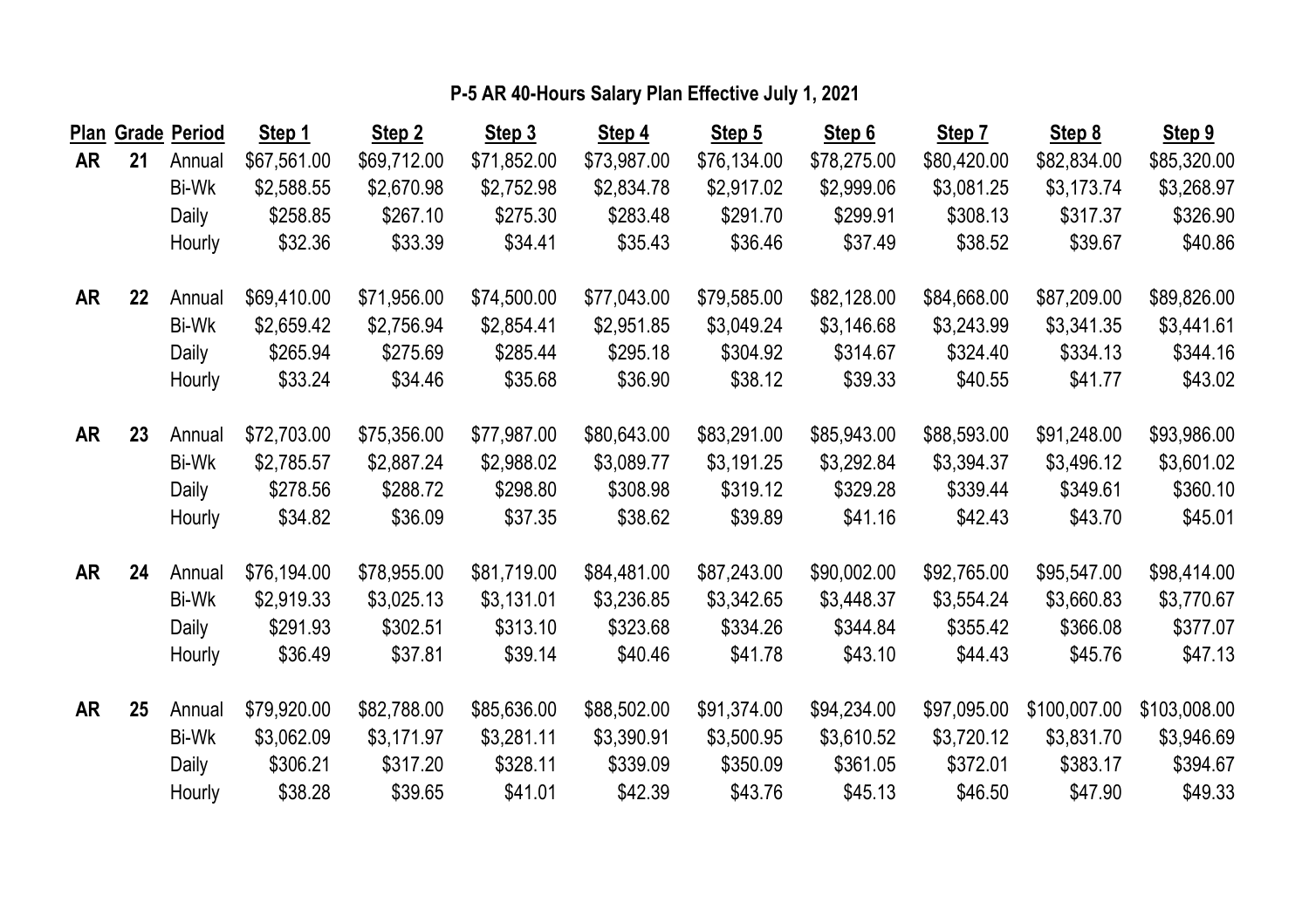|    |    | Plan Grade Period | Step 1      | Step 2       | Step 3       | Step 4       | Step 5       | Step 6       | Step 7       | Step 8       | Step 9       |
|----|----|-------------------|-------------|--------------|--------------|--------------|--------------|--------------|--------------|--------------|--------------|
| AR | 26 | Annual            | \$83,859.00 | \$86,863.00  | \$89,798.00  | \$92,765.00  | \$95,735.00  | \$98,698.00  | \$101,660.00 | \$104,710.00 | \$107,851.00 |
|    |    | Bi-Wk             | \$3,213.01  | \$3,328.11   | \$3,440.55   | \$3,554.24   | \$3,668.01   | \$3,781.55   | \$3,895.04   | \$4,011.88   | \$4,132.25   |
|    |    | Daily             | \$321.30    | \$332.81     | \$344.05     | \$355.42     | \$366.80     | \$378.16     | \$389.50     | \$401.19     | \$413.22     |
|    |    | Hourly            | \$40.16     | \$41.60      | \$43.01      | \$44.43      | \$45.85      | \$47.27      | \$48.69      | \$50.15      | \$51.65      |
| AR | 27 | Annual            | \$88,011.00 | \$91,090.00  | \$94,165.00  | \$97,223.00  | \$100,307.00 | \$103,369.00 | \$106,449.00 | \$109,644.00 | \$112,933.00 |
|    |    | Bi-Wk             | \$3,372.10  | \$3,490.07   | \$3,607.89   | \$3,725.03   | \$3,843.21   | \$3,960.51   | \$4,078.53   | \$4,200.93   | \$4,326.96   |
|    |    | Daily             | \$337.21    | \$349.01     | \$360.79     | \$372.50     | \$384.32     | \$396.05     | \$407.85     | \$420.09     | \$432.70     |
|    |    | Hourly            | \$42.15     | \$43.63      | \$45.10      | \$46.56      | \$48.04      | \$49.51      | \$50.98      | \$52.51      | \$54.09      |
| AR | 28 | Annual            | \$92,458.00 | \$95,636.00  | \$98,820.00  | \$102,000.00 | \$105,174.00 | \$108,350.00 | \$111,526.00 | \$114,872.00 | \$118,319.00 |
|    |    | Bi-Wk             | \$3,542.46  | \$3,664.24   | \$3,786.22   | \$3,908.08   | \$4,029.66   | \$4,151.37   | \$4,273.04   | \$4,401.26   | \$4,533.33   |
|    |    | Daily             | \$354.25    | \$366.42     | \$378.62     | \$390.81     | \$402.97     | \$415.14     | \$427.30     | \$440.13     | \$453.33     |
|    |    | Hourly            | \$44.28     | \$45.80      | \$47.33      | \$48.85      | \$50.37      | \$51.89      | \$53.41      | \$55.02      | \$56.67      |
| AR | 29 | Annual            | \$93,343.00 | \$96,850.00  | \$100,356.00 | \$103,855.00 | \$107,359.00 | \$110,859.00 | \$114,362.00 | \$117,795.00 | \$121,329.00 |
|    |    | Bi-Wk             | \$3,576.39  | \$3,710.74   | \$3,845.09   | \$3,979.12   | \$4,113.40   | \$4,247.51   | \$4,381.70   | \$4,513.23   | \$4,648.63   |
|    |    | Daily             | \$357.64    | \$371.07     | \$384.51     | \$397.91     | \$411.34     | \$424.75     | \$438.17     | \$451.32     | \$464.86     |
|    |    | Hourly            | \$44.70     | \$46.38      | \$48.06      | \$49.74      | \$51.42      | \$53.09      | \$54.77      | \$56.42      | \$58.11      |
| AR | 30 | Annual            | \$97,095.00 | \$100,695.00 | \$104,306.00 | \$107,902.00 | \$111,508.00 | \$115,111.00 | \$118,723.00 | \$122,288.00 | \$125,957.00 |
|    |    | Bi-Wk             | \$3,720.12  | \$3,858.05   | \$3,996.40   | \$4,134.21   | \$4,272.37   | \$4,410.41   | \$4,548.81   | \$4,685.40   | \$4,825.95   |
|    |    | Daily             | \$372.01    | \$385.80     | \$399.64     | \$413.42     | \$427.24     | \$441.04     | \$454.88     | \$468.54     | \$482.59     |
|    |    | Hourly            | \$46.50     | \$48.23      | \$49.96      | \$51.68      | \$53.40      | \$55.13      | \$56.86      | \$58.57      | \$60.32      |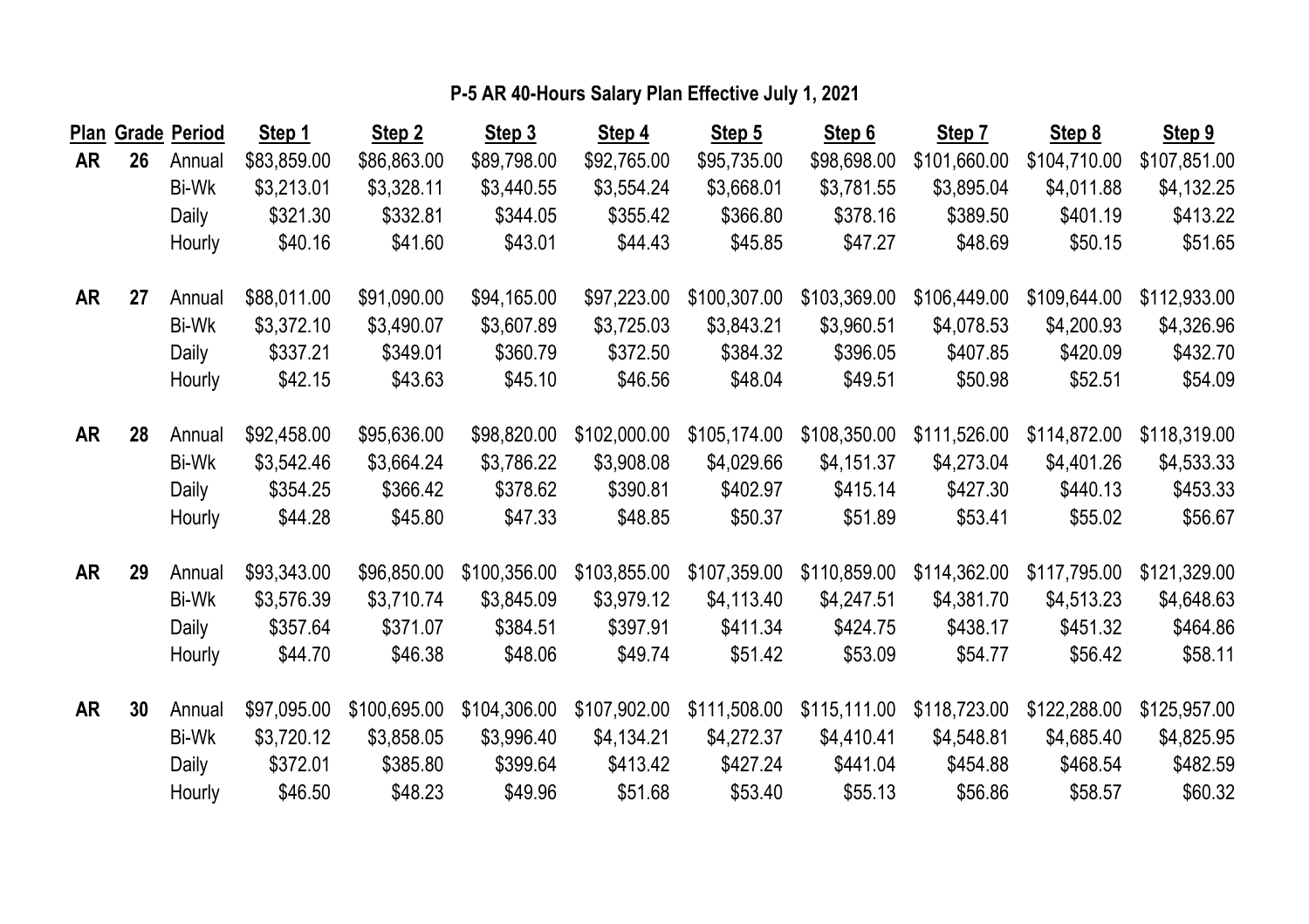|           |                 | Plan Grade Period | Step 1              | Step 2       | Step 3       | Step 4       | Step 5       | Step 6       | Step 7       | Step 8       | Step 9       |
|-----------|-----------------|-------------------|---------------------|--------------|--------------|--------------|--------------|--------------|--------------|--------------|--------------|
| AR        | 31              | Annual            | \$100,993.00        | \$104,697.00 | \$108,409.00 | \$112,121.00 | \$115,836.00 | \$119,547.00 | \$123,255.00 | \$126,952.00 | \$130,762.00 |
|           |                 | Bi-Wk             | \$3,869.48          | \$4,011.41   | \$4,153.61   | \$4,295.86   | \$4,438.18   | \$4,580.35   | \$4,722.43   | \$4,864.09   | \$5,010.06   |
|           |                 | Daily             | \$386.95            | \$401.14     | \$415.36     | \$429.59     | \$443.82     | \$458.03     | \$472.24     | \$486.41     | \$501.01     |
|           |                 | Hourly            | \$48.37             | \$50.14      | \$51.92      | \$53.70      | \$55.48      | \$57.25      | \$59.03      | \$60.80      | \$62.63      |
| AR        | 32 <sub>2</sub> |                   | Annual \$105,042.00 | \$108,850.00 | \$112,657.00 | \$116,472.00 | \$120,292.00 | \$124,095.00 | \$127,927.00 | \$131,764.00 | \$135,718.00 |
|           |                 | Bi-Wk             | \$4,024.60          | \$4,170.50   | \$4,316.40   | \$4,462.56   | \$4,608.89   | \$4,754.63   | \$4,901.43   | \$5,048.46   | \$5,199.94   |
|           |                 | Daily             | \$402.46            | \$417.05     | \$431.64     | \$446.26     | \$460.89     | \$475.46     | \$490.14     | \$504.85     | \$519.99     |
|           |                 | Hourly            | \$50.31             | \$52.13      | \$53.95      | \$55.78      | \$57.61      | \$59.43      | \$61.27      | \$63.11      | \$65.00      |
| <b>AR</b> | 33              | Annual            | \$109,263.00        | \$113,182.00 | \$117,101.00 | \$121,022.00 | \$124,947.00 | \$128,866.00 | \$132,794.00 | \$136,778.00 | \$140,882.00 |
|           |                 | Bi-Wk             | \$4,186.33          | \$4,336.50   | \$4,486.64   | \$4,636.90   | \$4,787.26   | \$4,937.40   | \$5,087.90   | \$5,240.55   | \$5,397.79   |
|           |                 | Daily             | \$418.63            | \$433.65     | \$448.66     | \$463.69     | \$478.73     | \$493.74     | \$508.79     | \$524.05     | \$539.78     |
|           |                 | Hourly            | \$52.33             | \$54.21      | \$56.08      | \$57.96      | \$59.84      | \$61.72      | \$63.60      | \$65.51      | \$67.47      |
| AR        | 34              |                   | Annual \$113,765.00 | \$117,793.00 | \$121,815.00 | \$125,852.00 | \$129,870.00 | \$133,900.00 | \$137,921.00 | \$142,058.00 | \$146,321.00 |
|           |                 | Bi-Wk             | \$4,358.81          | \$4,513.15   | \$4,667.25   | \$4,821.94   | \$4,975.89   | \$5,130.27   | \$5,284.34   | \$5,442.87   | \$5,606.21   |
|           |                 | Daily             | \$435.88            | \$451.31     | \$466.72     | \$482.19     | \$497.59     | \$513.03     | \$528.43     | \$544.29     | \$560.62     |
|           |                 | Hourly            | \$54.49             | \$56.41      | \$58.34      | \$60.27      | \$62.20      | \$64.13      | \$66.05      | \$68.04      | \$70.08      |
| <b>AR</b> | 35              | Annual            | \$118,437.00        | \$122,562.00 | \$126,700.00 | \$130,830.00 | \$134,953.00 | \$139,079.00 | \$143,213.00 | \$147,509.00 | \$151,936.00 |
|           |                 | Bi-Wk             | \$4,537.85          | \$4,695.88   | \$4,854.42   | \$5,012.65   | \$5,170.64   | \$5,328.71   | \$5,487.09   | \$5,651.69   | \$5,821.30   |
|           |                 | Daily             | \$453.78            | \$469.59     | \$485.44     | \$501.26     | \$517.06     | \$532.87     | \$548.71     | \$565.17     | \$582.13     |
|           |                 | Hourly            | \$56.72             | \$58.70      | \$60.68      | \$62.66      | \$64.63      | \$66.61      | \$68.59      | \$70.65      | \$72.77      |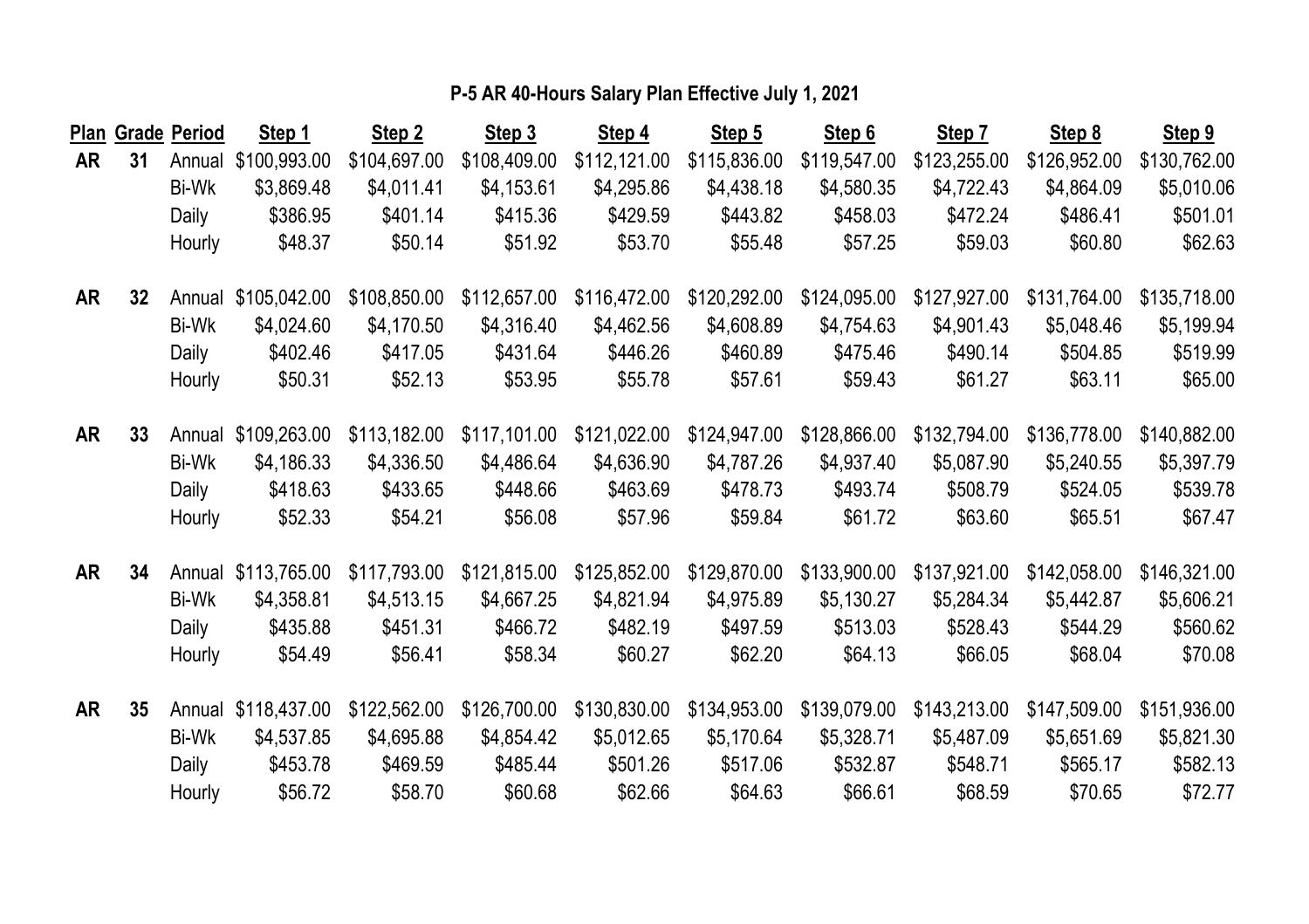|           |    | Plan Grade Period | Step 1       | Step 2       | Step 3       | Step 4       | Step 5       | Step 6       | Step 7       | Step 8       | Step 9       |
|-----------|----|-------------------|--------------|--------------|--------------|--------------|--------------|--------------|--------------|--------------|--------------|
| AR        | 36 | Annual            | \$123,368.00 | \$127,593.00 | \$131,836.00 | \$136,073.00 | \$140,308.00 | \$144,545.00 | \$148,776.00 | \$153,239.00 | \$157,837.00 |
|           |    | Bi-Wk             | \$4,726.75   | \$4,888.62   | \$5,051.21   | \$5,213.53   | \$5,375.80   | \$5,538.15   | \$5,700.26   | \$5,871.25   | \$6,047.43   |
|           |    | Daily             | \$472.67     | \$488.86     | \$505.12     | \$521.35     | \$537.58     | \$553.81     | \$570.03     | \$587.13     | \$604.74     |
|           |    | Hourly            | \$59.08      | \$61.11      | \$63.14      | \$65.17      | \$67.20      | \$69.23      | \$71.25      | \$73.39      | \$75.59      |
| AR        | 37 | Annual            | \$128,485.00 | \$132,827.00 | \$137,191.00 | \$141,540.00 | \$145,890.00 | \$150,241.00 | \$154,593.00 | \$159,230.00 | \$164,007.00 |
|           |    | Bi-Wk             | \$4,922.80   | \$5,089.19   | \$5,256.37   | \$5,423.00   | \$5,589.67   | \$5,756.38   | \$5,923.13   | \$6,100.80   | \$6,283.80   |
|           |    | Daily             | \$492.28     | \$508.92     | \$525.64     | \$542.30     | \$558.97     | \$575.64     | \$592.31     | \$610.08     | \$628.38     |
|           |    | Hourly            | \$61.53      | \$63.61      | \$65.70      | \$67.79      | \$69.87      | \$71.95      | \$74.04      | \$76.26      | \$78.55      |
| <b>AR</b> | 38 | Annual            | \$133,789.00 | \$138,236.00 | \$142,697.00 | \$147,150.00 | \$151,602.00 | \$156,054.00 | \$160,508.00 | \$165,322.00 | \$170,281.00 |
|           |    | Bi-Wk             | \$5,126.03   | \$5,296.43   | \$5,467.34   | \$5,637.94   | \$5,808.53   | \$5,979.09   | \$6,149.73   | \$6,334.19   | \$6,524.19   |
|           |    | Daily             | \$512.60     | \$529.64     | \$546.73     | \$563.79     | \$580.85     | \$597.91     | \$614.97     | \$633.42     | \$652.42     |
|           |    | Hourly            | \$64.08      | \$66.21      | \$68.34      | \$70.47      | \$72.61      | \$74.74      | \$76.87      | \$79.18      | \$81.55      |
| <b>AR</b> | 39 | Annual            | \$139,355.00 | \$143,911.00 | \$148,466.00 | \$153,034.00 | \$157,596.00 | \$162,145.00 | \$166,715.00 | \$171,716.00 | \$176,868.00 |
|           |    | Bi-Wk             | \$5,339.28   | \$5,513.83   | \$5,688.36   | \$5,863.40   | \$6,038.19   | \$6,212.48   | \$6,387.56   | \$6,579.17   | \$6,776.55   |
|           |    | Daily             | \$533.93     | \$551.38     | \$568.84     | \$586.34     | \$603.82     | \$621.25     | \$638.76     | \$657.92     | \$677.66     |
|           |    | Hourly            | \$66.74      | \$68.92      | \$71.10      | \$73.29      | \$75.48      | \$77.66      | \$79.84      | \$82.24      | \$84.71      |
| <b>AR</b> | 40 | Annual            | \$145,160.00 | \$149,813.00 | \$154,475.00 | \$159,131.00 | \$163,790.00 | \$168,448.00 | \$173,109.00 | \$178,301.00 | \$183,651.00 |
|           |    | Bi-Wk             | \$5,561.71   | \$5,739.97   | \$5,918.62   | \$6,096.99   | \$6,275.48   | \$6,453.97   | \$6,632.54   | \$6,831.49   | \$7,036.45   |
|           |    | Daily             | \$556.17     | \$574.00     | \$591.86     | \$609.70     | \$627.55     | \$645.40     | \$663.25     | \$683.15     | \$703.65     |
|           |    | Hourly            | \$69.52      | \$71.75      | \$73.98      | \$76.21      | \$78.44      | \$80.67      | \$82.91      | \$85.39      | \$87.96      |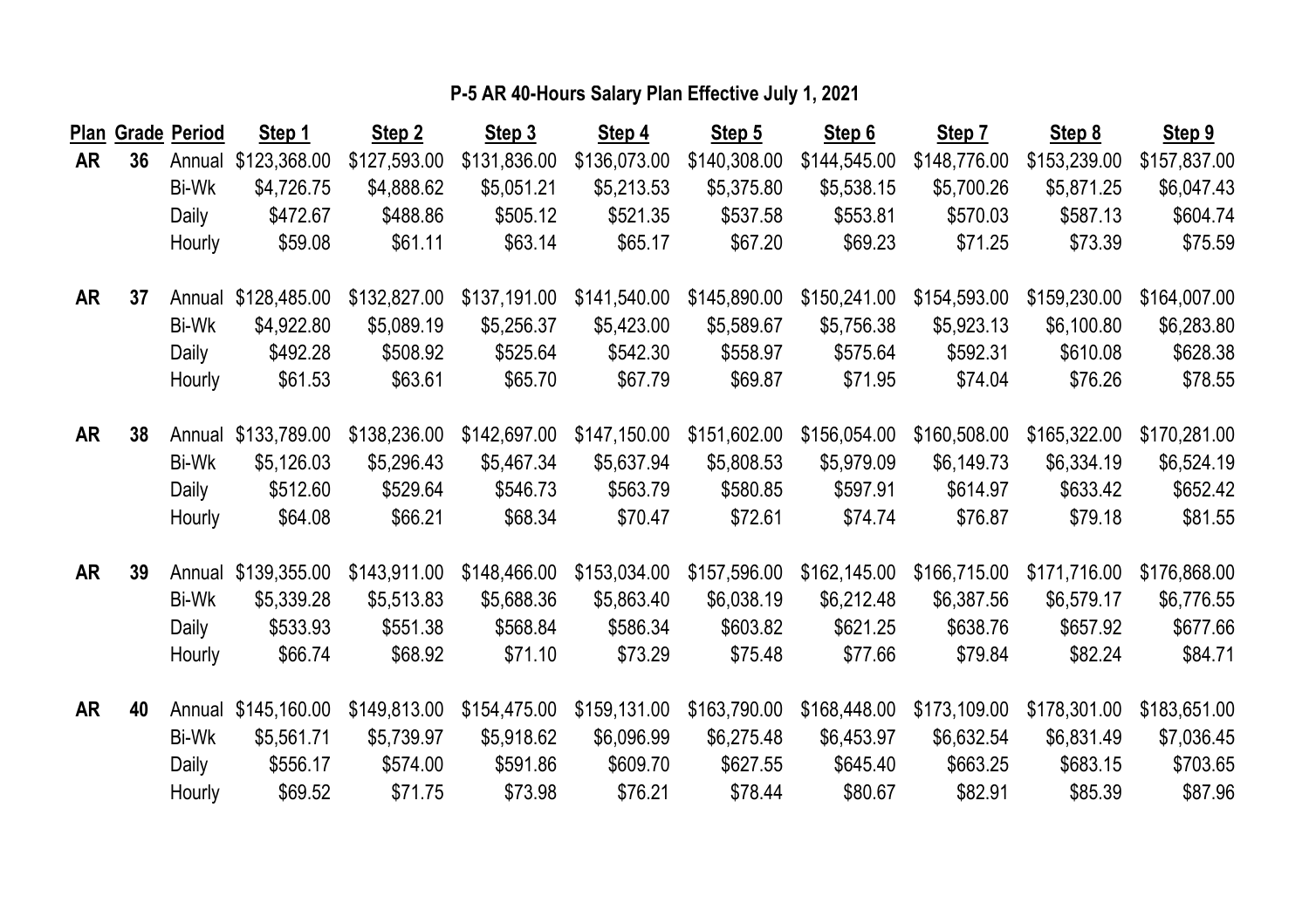|           |         | Plan Grade Period | Step 1      | Step 2      | Step 3      | Step 4      | Step 5      | Step 6      | Step 7      | Step 8      | Step 9      |
|-----------|---------|-------------------|-------------|-------------|-------------|-------------|-------------|-------------|-------------|-------------|-------------|
| AR        | 11      | Annual            | \$43,270.00 | \$44,580.00 | \$45,905.00 | \$47,221.00 | \$48,584.00 | \$49,967.00 | \$51,359.00 | \$52,897.00 | \$54,484.00 |
|           |         | Bi-Wk             | \$1,657.85  | \$1,708.05  | \$1,758.82  | \$1,809.25  | \$1,861.47  | \$1,914.48  | \$1,967.78  | \$2,026.71  | \$2,087.53  |
|           |         | Daily             | \$165.79    | \$170.81    | \$175.88    | \$180.92    | \$186.15    | \$191.45    | \$196.78    | \$202.67    | \$208.75    |
|           |         | Hourly            | \$20.72     | \$21.35     | \$21.99     | \$22.62     | \$23.27     | \$23.93     | \$24.60     | \$25.33     | \$26.09     |
| AR        | $12 \,$ | Annual            | \$44,671.00 | \$46,053.00 | \$47,412.00 | \$48,842.00 | \$50,274.00 | \$51,721.00 | \$53,155.00 | \$54,749.00 | \$56,392.00 |
|           |         | Bi-Wk             | \$1,711.56  | \$1,764.49  | \$1,816.58  | \$1,871.36  | \$1,926.23  | \$1,981.66  | \$2,036.61  | \$2,097.68  | \$2,160.63  |
|           |         | Daily             | \$171.16    | \$176.45    | \$181.66    | \$187.14    | \$192.62    | \$198.17    | \$203.66    | \$209.77    | \$216.06    |
|           |         | Hourly            | \$21.39     | \$22.06     | \$22.71     | \$23.39     | \$24.08     | \$24.77     | \$25.46     | \$26.22     | \$27.01     |
| <b>AR</b> | 13      | Annual            | \$47,190.00 | \$48,931.00 | \$50,684.00 | \$52,438.00 | \$54,200.00 | \$55,947.00 | \$57,716.00 | \$59,448.00 | \$61,232.00 |
|           |         | Bi-Wk             | \$1,808.08  | \$1,874.79  | \$1,941.93  | \$2,009.15  | \$2,076.67  | \$2,143.60  | \$2,211.34  | \$2,277.72  | \$2,346.08  |
|           |         | Daily             | \$180.81    | \$187.48    | \$194.19    | \$200.92    | \$207.67    | \$214.36    | \$221.13    | \$227.77    | \$234.61    |
|           |         | Hourly            | \$22.60     | \$23.43     | \$24.27     | \$25.11     | \$25.96     | \$26.80     | \$27.64     | \$28.47     | \$29.33     |
| AR        | 14      | Annual            | \$49,397.00 | \$51,215.00 | \$53,025.00 | \$54,840.00 | \$56,649.00 | \$58,463.00 | \$60,278.00 | \$62,086.00 | \$63,949.00 |
|           |         | Bi-Wk             | \$1,892.62  | \$1,962.29  | \$2,031.61  | \$2,101.18  | \$2,170.50  | \$2,239.97  | \$2,309.53  | \$2,378.80  | \$2,450.17  |
|           |         | Daily             | \$189.26    | \$196.23    | \$203.16    | \$210.12    | \$217.05    | \$224.00    | \$230.95    | \$237.88    | \$245.02    |
|           |         | Hourly            | \$23.66     | \$24.53     | \$25.40     | \$26.26     | \$27.13     | \$28.00     | \$28.87     | \$29.74     | \$30.63     |
| AR        | 15      | Annual            | \$51,765.00 | \$53,636.00 | \$55,499.00 | \$57,371.00 | \$59,233.00 | \$61,111.00 | \$62,979.00 | \$64,868.00 | \$66,815.00 |
|           |         | Bi-Wk             | \$1,983.35  | \$2,055.04  | \$2,126.41  | \$2,198.15  | \$2,269.48  | \$2,341.45  | \$2,413.02  | \$2,485.40  | \$2,559.98  |
|           |         | Daily             | \$198.33    | \$205.50    | \$212.64    | \$219.81    | \$226.95    | \$234.15    | \$241.30    | \$248.54    | \$256.00    |
|           |         | Hourly            | \$24.79     | \$25.69     | \$26.58     | \$27.48     | \$28.37     | \$29.27     | \$30.16     | \$31.07     | \$32.00     |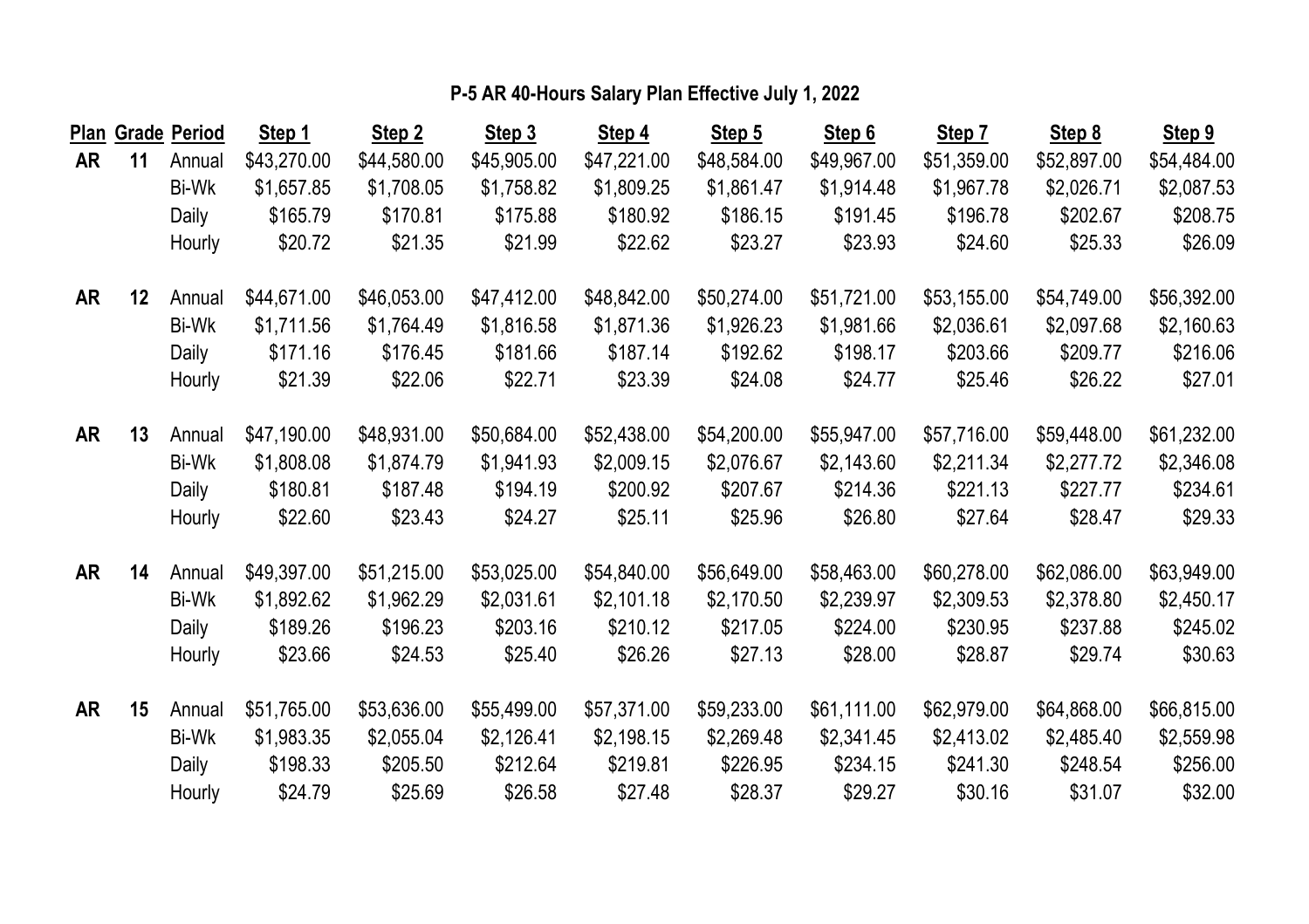|           |    | Plan Grade Period | Step 1      | Step 2      | Step 3      | Step 4      | Step 5      | Step 6      | Step 7      | Step 8      | Step 9      |
|-----------|----|-------------------|-------------|-------------|-------------|-------------|-------------|-------------|-------------|-------------|-------------|
| AR        | 16 | Annual            | \$54,288.00 | \$56,212.00 | \$58,134.00 | \$60,063.00 | \$61,981.00 | \$63,905.00 | \$65,824.00 | \$67,801.00 | \$69,835.00 |
|           |    | Bi-Wk             | \$2,080.01  | \$2,153.75  | \$2,227.37  | \$2,301.28  | \$2,374.78  | \$2,448.48  | \$2,522.03  | \$2,597.74  | \$2,675.68  |
|           |    | Daily             | \$208.00    | \$215.37    | \$222.74    | \$230.13    | \$237.48    | \$244.85    | \$252.20    | \$259.77    | \$267.57    |
|           |    | Hourly            | \$26.00     | \$26.92     | \$27.84     | \$28.77     | \$29.68     | \$30.61     | \$31.53     | \$32.47     | \$33.45     |
| AR        | 17 | Annual            | \$56,975.00 | \$58,955.00 | \$60,934.00 | \$62,909.00 | \$64,888.00 | \$66,869.00 | \$68,850.00 | \$70,913.00 | \$73,040.00 |
|           |    | Bi-Wk             | \$2,182.97  | \$2,258.84  | \$2,334.65  | \$2,410.32  | \$2,486.17  | \$2,562.04  | \$2,637.96  | \$2,716.98  | \$2,798.49  |
|           |    | Daily             | \$218.30    | \$225.88    | \$233.46    | \$241.03    | \$248.62    | \$256.20    | \$263.80    | \$271.70    | \$279.85    |
|           |    | Hourly            | \$27.29     | \$28.24     | \$29.18     | \$30.13     | \$31.08     | \$32.03     | \$32.97     | \$33.96     | \$34.98     |
| <b>AR</b> | 18 | Annual            | \$59,852.00 | \$61,879.00 | \$63,905.00 | \$65,937.00 | \$67,958.00 | \$69,988.00 | \$72,015.00 | \$74,176.00 | \$76,402.00 |
|           |    | Bi-Wk             | \$2,293.19  | \$2,370.87  | \$2,448.48  | \$2,526.33  | \$2,603.78  | \$2,681.55  | \$2,759.20  | \$2,842.00  | \$2,927.30  |
|           |    | Daily             | \$229.32    | \$237.09    | \$244.85    | \$252.63    | \$260.38    | \$268.16    | \$275.92    | \$284.20    | \$292.73    |
|           |    | Hourly            | \$28.66     | \$29.64     | \$30.61     | \$31.58     | \$32.55     | \$33.52     | \$34.49     | \$35.53     | \$36.59     |
| AR        | 19 | Annual            | \$62,798.00 | \$64,888.00 | \$66,977.00 | \$69,069.00 | \$71,146.00 | \$73,233.00 | \$75,320.00 | \$77,580.00 | \$79,906.00 |
|           |    | Bi-Wk             | \$2,406.06  | \$2,486.17  | \$2,566.18  | \$2,646.34  | \$2,725.91  | \$2,805.86  | \$2,885.85  | \$2,972.43  | \$3,061.55  |
|           |    | Daily             | \$240.61    | \$248.62    | \$256.62    | \$264.63    | \$272.59    | \$280.59    | \$288.58    | \$297.24    | \$306.16    |
|           |    | Hourly            | \$30.08     | \$31.08     | \$32.08     | \$33.08     | \$34.07     | \$35.07     | \$36.07     | \$37.16     | \$38.27     |
| AR        | 20 | Annual            | \$65,998.00 | \$68,130.00 | \$70,274.00 | \$72,408.00 | \$74,535.00 | \$76,679.00 | \$78,810.00 | \$81,174.00 | \$83,610.00 |
|           |    | Bi-Wk             | \$2,528.67  | \$2,610.38  | \$2,692.50  | \$2,774.26  | \$2,855.78  | \$2,937.89  | \$3,019.57  | \$3,110.13  | \$3,203.48  |
|           |    | Daily             | \$252.87    | \$261.04    | \$269.25    | \$277.43    | \$285.58    | \$293.79    | \$301.96    | \$311.01    | \$320.35    |
|           |    | Hourly            | \$31.61     | \$32.63     | \$33.66     | \$34.68     | \$35.70     | \$36.72     | \$37.74     | \$38.88     | \$40.04     |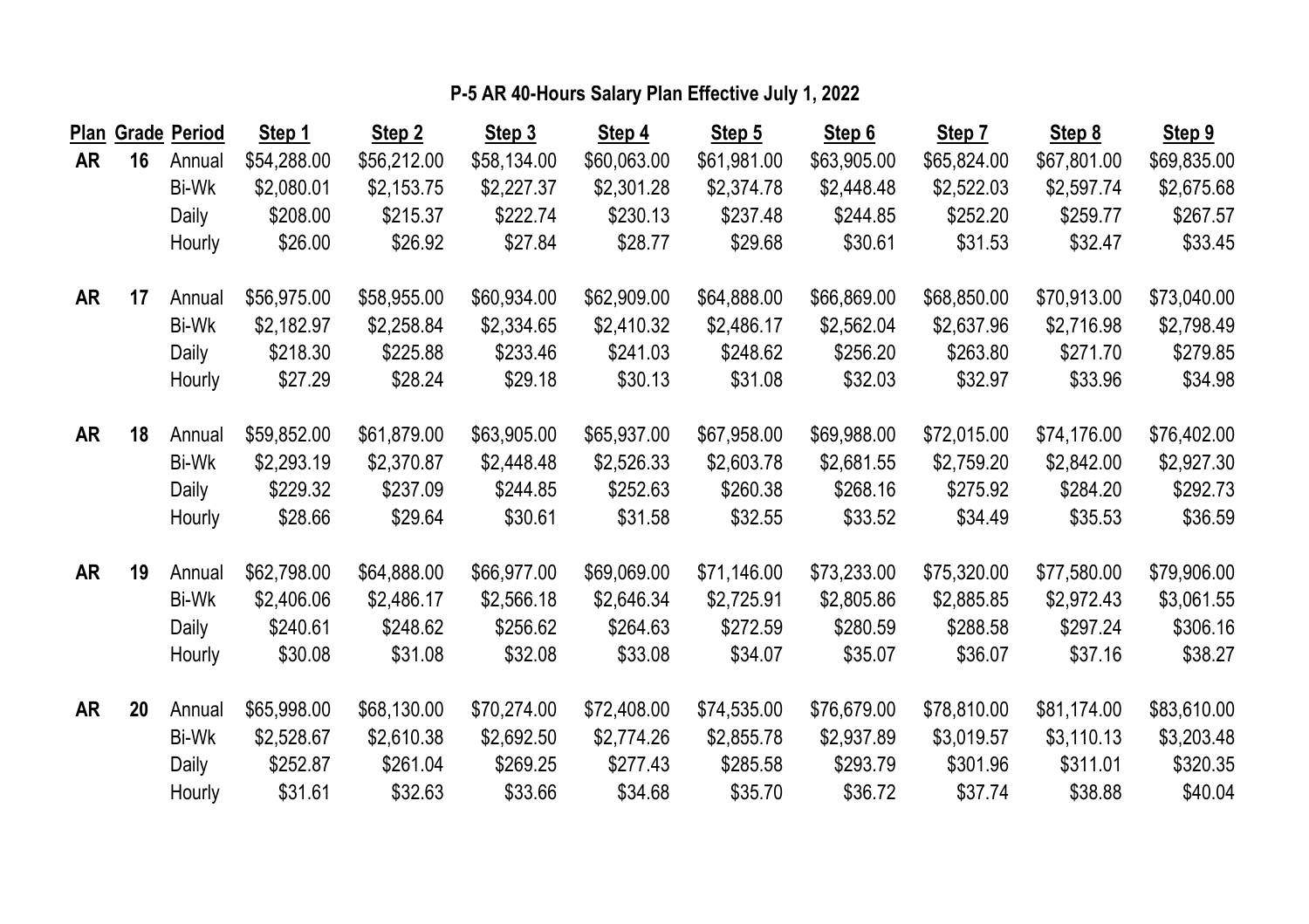|    |    | Plan Grade Period | Step 1      | Step 2      | Step 3      | Step 4      | Step 5      | Step 6      | Step 7      | Step 8       | Step 9       |
|----|----|-------------------|-------------|-------------|-------------|-------------|-------------|-------------|-------------|--------------|--------------|
| AR | 21 | Annual            | \$69,250.00 | \$71,455.00 | \$73,648.00 | \$75,837.00 | \$78,037.00 | \$80,232.00 | \$82,431.00 | \$84,905.00  | \$87,453.00  |
|    |    | Bi-Wk             | \$2,653.26  | \$2,737.75  | \$2,821.80  | \$2,905.65  | \$2,989.94  | \$3,074.03  | \$3,158.28  | \$3,253.08   | \$3,350.70   |
|    |    | Daily             | \$265.33    | \$273.78    | \$282.18    | \$290.57    | \$298.99    | \$307.40    | \$315.83    | \$325.31     | \$335.07     |
|    |    | Hourly            | \$33.17     | \$34.22     | \$35.27     | \$36.32     | \$37.37     | \$38.43     | \$39.48     | \$40.66      | \$41.88      |
| AR | 22 | Annual            | \$71,146.00 | \$73,755.00 | \$76,362.00 | \$78,969.00 | \$81,574.00 | \$84,181.00 | \$86,784.00 | \$89,389.00  | \$92,071.00  |
|    |    | Bi-Wk             | \$2,725.91  | \$2,825.87  | \$2,925.77  | \$3,025.64  | \$3,125.47  | \$3,225.35  | \$3,325.09  | \$3,424.88   | \$3,527.65   |
|    |    | Daily             | \$272.59    | \$282.59    | \$292.58    | \$302.56    | \$312.55    | \$322.53    | \$332.51    | \$342.49     | \$352.77     |
|    |    | Hourly            | \$34.07     | \$35.32     | \$36.57     | \$37.82     | \$39.07     | \$40.32     | \$41.56     | \$42.81      | \$44.10      |
| AR | 23 | Annual            | \$74,520.00 | \$77,240.00 | \$79,936.00 | \$82,659.00 | \$85,373.00 | \$88,091.00 | \$90,807.00 | \$93,529.00  | \$96,336.00  |
|    |    | Bi-Wk             | \$2,855.21  | \$2,959.42  | \$3,062.72  | \$3,167.01  | \$3,271.03  | \$3,375.16  | \$3,479.23  | \$3,583.52   | \$3,691.05   |
|    |    | Daily             | \$285.52    | \$295.94    | \$306.27    | \$316.70    | \$327.10    | \$337.52    | \$347.92    | \$358.35     | \$369.10     |
|    |    | Hourly            | \$35.69     | \$36.99     | \$38.28     | \$39.59     | \$40.89     | \$42.19     | \$43.49     | \$44.79      | \$46.14      |
| AR | 24 | Annual            | \$78,099.00 | \$80,929.00 | \$83,762.00 | \$86,593.00 | \$89,424.00 | \$92,252.00 | \$95,084.00 | \$97,936.00  | \$100,874.00 |
|    |    | Bi-Wk             | \$2,992.32  | \$3,100.76  | \$3,209.28  | \$3,317.77  | \$3,426.21  | \$3,534.58  | \$3,643.09  | \$3,752.35   | \$3,864.93   |
|    |    | Daily             | \$299.23    | \$310.08    | \$320.93    | \$331.78    | \$342.62    | \$353.46    | \$364.31    | \$375.23     | \$386.49     |
|    |    | Hourly            | \$37.40     | \$38.76     | \$40.12     | \$41.47     | \$42.83     | \$44.18     | \$45.54     | \$46.90      | \$48.31      |
| AR | 25 | Annual            | \$81,918.00 | \$84,857.00 | \$87,777.00 | \$90,715.00 | \$93,659.00 | \$96,590.00 | \$99,522.00 | \$102,507.00 | \$105,583.00 |
|    |    | Bi-Wk             | \$3,138.64  | \$3,251.26  | \$3,363.13  | \$3,475.68  | \$3,588.47  | \$3,700.78  | \$3,813.13  | \$3,927.49   | \$4,045.36   |
|    |    | Daily             | \$313.86    | \$325.13    | \$336.31    | \$347.57    | \$358.85    | \$370.08    | \$381.31    | \$392.75     | \$404.54     |
|    |    | Hourly            | \$39.23     | \$40.64     | \$42.04     | \$43.45     | \$44.86     | \$46.26     | \$47.66     | \$49.09      | \$50.57      |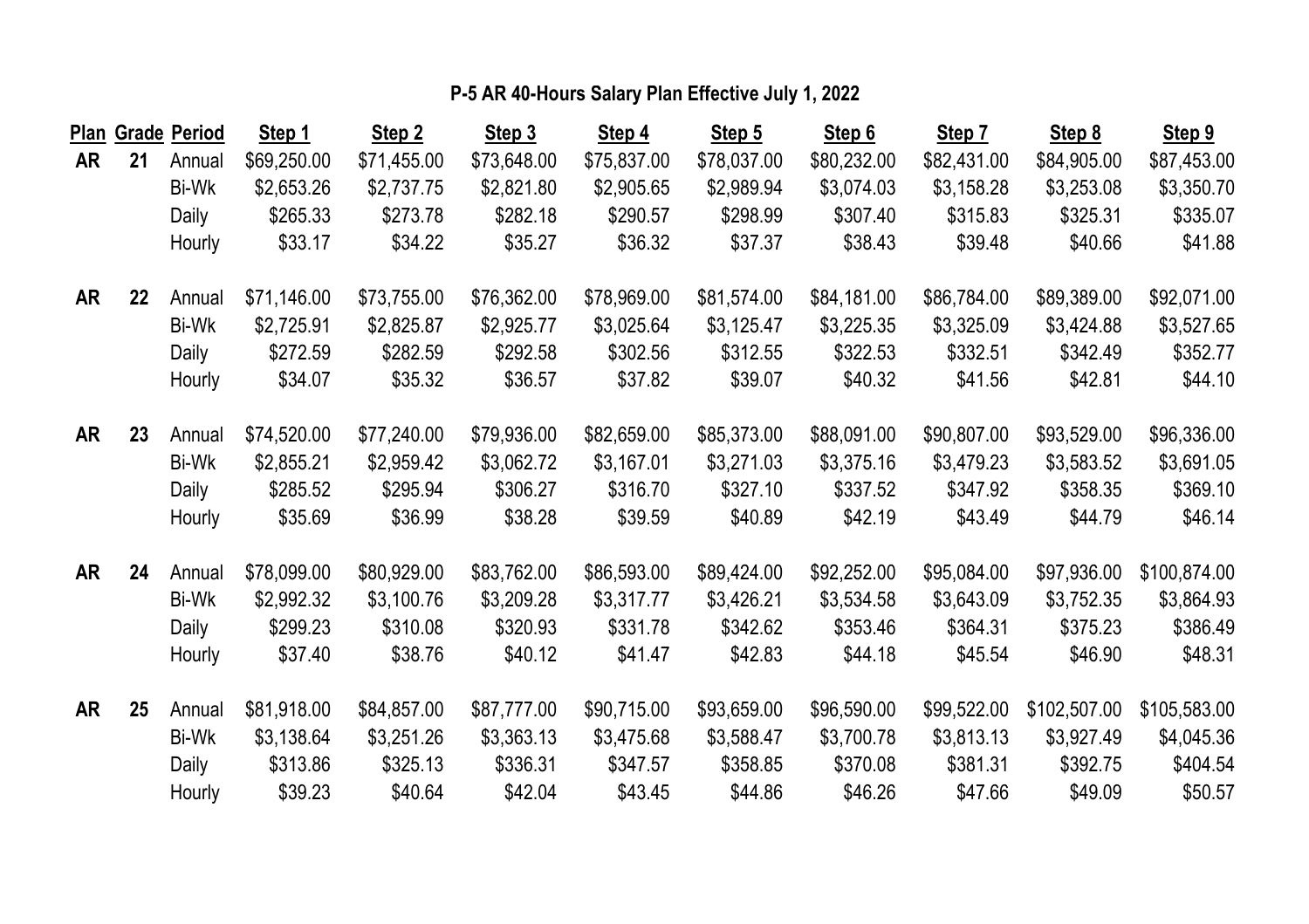|           |    | Plan Grade Period | Step 1      | Step 2       | Step 3       | Step 4       | Step 5       | Step 6       | Step 7       | Step 8       | Step 9       |
|-----------|----|-------------------|-------------|--------------|--------------|--------------|--------------|--------------|--------------|--------------|--------------|
| AR        | 26 | Annual            | \$85,955.00 | \$89,035.00  | \$92,043.00  | \$95,084.00  | \$98,128.00  | \$101,165.00 | \$104,202.00 | \$107,327.00 | \$110,547.00 |
|           |    | Bi-Wk             | \$3,293.33  | \$3,411.32   | \$3,526.56   | \$3,643.09   | \$3,759.71   | \$3,876.09   | \$3,992.42   | \$4,112.18   | \$4,235.55   |
|           |    | Daily             | \$329.33    | \$341.13     | \$352.66     | \$364.31     | \$375.97     | \$387.61     | \$399.24     | \$411.22     | \$423.56     |
|           |    | Hourly            | \$41.17     | \$42.64      | \$44.08      | \$45.54      | \$47.00      | \$48.45      | \$49.91      | \$51.40      | \$52.94      |
| <b>AR</b> | 27 | Annual            | \$90,212.00 | \$93,368.00  | \$96,520.00  | \$99,653.00  | \$102,815.00 | \$105,953.00 | \$109,110.00 | \$112,385.00 | \$115,756.00 |
|           |    | Bi-Wk             | \$3,456.40  | \$3,577.33   | \$3,698.08   | \$3,818.16   | \$3,939.29   | \$4,059.52   | \$4,180.49   | \$4,305.96   | \$4,435.13   |
|           |    | Daily             | \$345.64    | \$357.73     | \$369.81     | \$381.82     | \$393.93     | \$405.95     | \$418.05     | \$430.60     | \$443.51     |
|           |    | Hourly            | \$43.20     | \$44.72      | \$46.23      | \$47.73      | \$49.24      | \$50.74      | \$52.26      | \$53.82      | \$55.44      |
| <b>AR</b> | 28 | Annual            | \$94,769.00 | \$98,027.00  | \$101,290.00 | \$104,550.00 | \$107,803.00 | \$111,059.00 | \$114,314.00 | \$117,744.00 | \$121,277.00 |
|           |    | Bi-Wk             | \$3,631.02  | \$3,755.85   | \$3,880.87   | \$4,005.78   | \$4,130.41   | \$4,255.16   | \$4,379.87   | \$4,511.29   | \$4,646.66   |
|           |    | Daily             | \$363.10    | \$375.58     | \$388.09     | \$400.58     | \$413.04     | \$425.52     | \$437.99     | \$451.13     | \$464.67     |
|           |    | Hourly            | \$45.39     | \$46.95      | \$48.51      | \$50.07      | \$51.63      | \$53.19      | \$54.75      | \$56.39      | \$58.08      |
| <b>AR</b> | 29 | Annual            | \$95,677.00 | \$99,271.00  | \$102,865.00 | \$106,451.00 | \$110,043.00 | \$113,631.00 | \$117,221.00 | \$120,740.00 | \$124,362.00 |
|           |    | Bi-Wk             | \$3,665.80  | \$3,803.50   | \$3,941.22   | \$4,078.60   | \$4,216.23   | \$4,353.70   | \$4,491.24   | \$4,626.06   | \$4,764.85   |
|           |    | Daily             | \$366.58    | \$380.35     | \$394.12     | \$407.86     | \$421.62     | \$435.37     | \$449.12     | \$462.61     | \$476.48     |
|           |    | Hourly            | \$45.82     | \$47.54      | \$49.27      | \$50.98      | \$52.70      | \$54.42      | \$56.14      | \$57.83      | \$59.56      |
| <b>AR</b> | 30 | Annual            | \$99,522.00 | \$103,212.00 | \$106,913.00 | \$110,600.00 | \$114,296.00 | \$117,989.00 | \$121,691.00 | \$125,346.00 | \$129,106.00 |
|           |    | Bi-Wk             | \$3,813.13  | \$3,954.50   | \$4,096.31   | \$4,237.57   | \$4,379.18   | \$4,520.67   | \$4,662.53   | \$4,802.53   | \$4,946.59   |
|           |    | Daily             | \$381.31    | \$395.45     | \$409.63     | \$423.76     | \$437.92     | \$452.07     | \$466.25     | \$480.25     | \$494.66     |
|           |    | Hourly            | \$47.66     | \$49.43      | \$51.20      | \$52.97      | \$54.74      | \$56.51      | \$58.28      | \$60.03      | \$61.83      |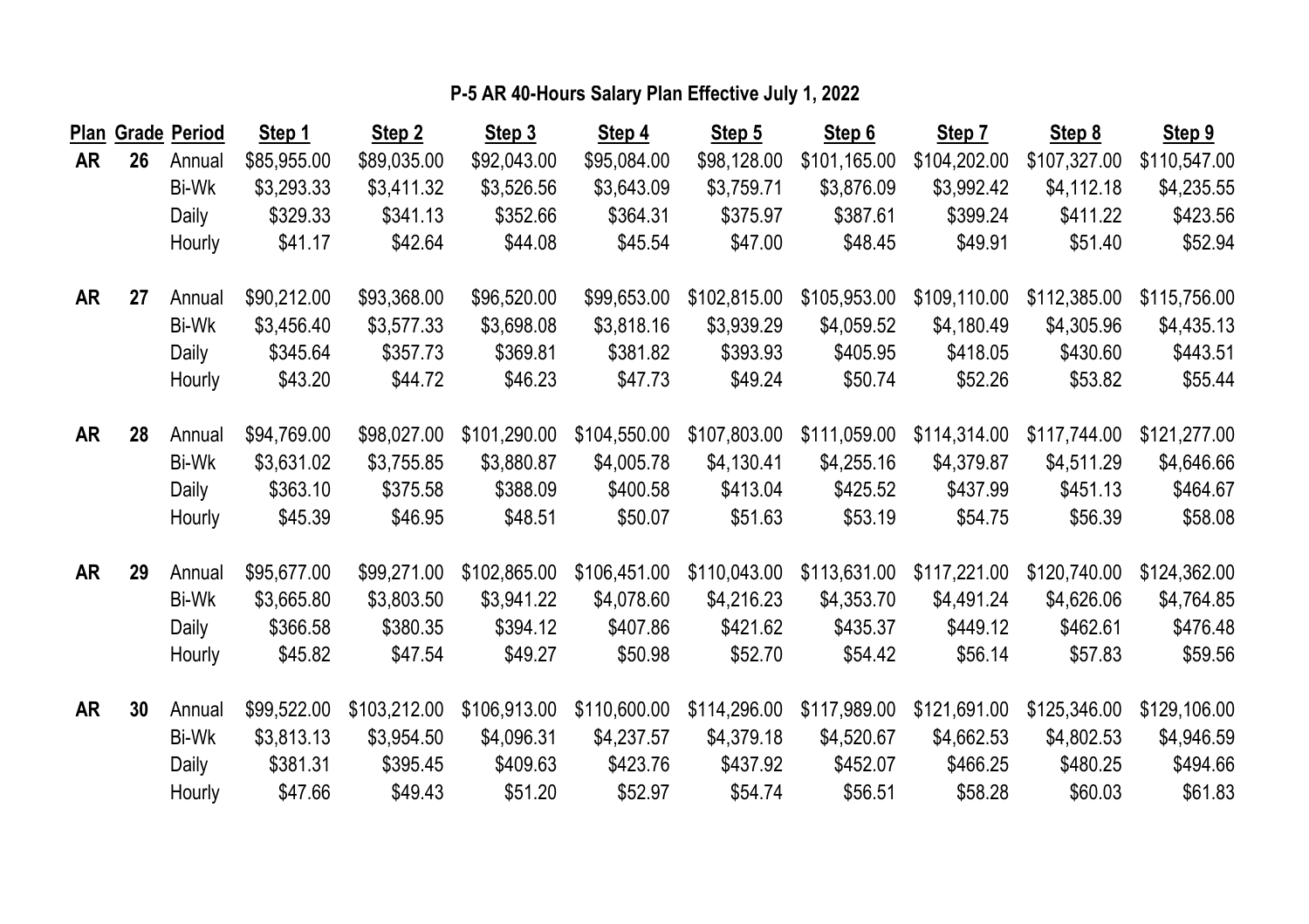|           |    | Plan Grade Period | Step 1              | Step 2       | Step 3       | Step 4       | Step 5       | Step 6       | Step 7       | Step 8       | Step 9       |
|-----------|----|-------------------|---------------------|--------------|--------------|--------------|--------------|--------------|--------------|--------------|--------------|
| AR        | 31 | Annual            | \$103,518.00        | \$107,315.00 | \$111,119.00 | \$114,924.00 | \$118,732.00 | \$122,535.00 | \$126,336.00 | \$130,126.00 | \$134,031.00 |
|           |    | Bi-Wk             | \$3,966.21          | \$4,111.69   | \$4,257.45   | \$4,403.25   | \$4,549.13   | \$4,694.85   | \$4,840.49   | \$4,985.69   | \$5,135.31   |
|           |    | Daily             | \$396.62            | \$411.17     | \$425.74     | \$440.33     | \$454.91     | \$469.49     | \$484.05     | \$498.57     | \$513.53     |
|           |    | Hourly            | \$49.58             | \$51.40      | \$53.22      | \$55.04      | \$56.86      | \$58.69      | \$60.51      | \$62.32      | \$64.19      |
| AR        | 32 | Annual            | \$107,668.00        | \$111,571.00 | \$115,474.00 | \$119,384.00 | \$123,299.00 | \$127,198.00 | \$131,125.00 | \$135,059.00 | \$139,111.00 |
|           |    | Bi-Wk             | \$4,125.22          | \$4,274.76   | \$4,424.31   | \$4,574.13   | \$4,724.11   | \$4,873.49   | \$5,023.96   | \$5,174.67   | \$5,329.94   |
|           |    | Daily             | \$412.52            | \$427.48     | \$442.43     | \$457.41     | \$472.41     | \$487.35     | \$502.40     | \$517.47     | \$532.99     |
|           |    | Hourly            | \$51.57             | \$53.43      | \$55.30      | \$57.18      | \$59.05      | \$60.92      | \$62.80      | \$64.68      | \$66.62      |
| <b>AR</b> | 33 | Annual            | \$111,994.00        | \$116,012.00 | \$120,028.00 | \$124,048.00 | \$128,071.00 | \$132,087.00 | \$136,113.00 | \$140,197.00 | \$144,404.00 |
|           |    | Bi-Wk             | \$4,290.98          | \$4,444.91   | \$4,598.81   | \$4,752.82   | \$4,906.94   | \$5,060.84   | \$5,215.09   | \$5,371.56   | \$5,532.74   |
|           |    | Daily             | \$429.10            | \$444.49     | \$459.88     | \$475.28     | \$490.69     | \$506.08     | \$521.51     | \$537.16     | \$553.27     |
|           |    | Hourly            | \$53.64             | \$55.56      | \$57.49      | \$59.41      | \$61.34      | \$63.26      | \$65.19      | \$67.14      | \$69.16      |
| AR        | 34 |                   | Annual \$116,609.00 | \$120,737.00 | \$124,860.00 | \$128,998.00 | \$133,117.00 | \$137,247.00 | \$141,369.00 | \$145,610.00 | \$149,980.00 |
|           |    | Bi-Wk             | \$4,467.78          | \$4,625.98   | \$4,783.93   | \$4,942.49   | \$5,100.29   | \$5,258.53   | \$5,416.44   | \$5,578.94   | \$5,746.36   |
|           |    | Daily             | \$446.78            | \$462.60     | \$478.39     | \$494.25     | \$510.03     | \$525.85     | \$541.64     | \$557.89     | \$574.64     |
|           |    | Hourly            | \$55.85             | \$57.82      | \$59.80      | \$61.78      | \$63.75      | \$65.73      | \$67.71      | \$69.74      | \$71.83      |
| <b>AR</b> | 35 | Annual            | \$121,398.00        | \$125,626.00 | \$129,867.00 | \$134,100.00 | \$138,327.00 | \$142,556.00 | \$146,793.00 | \$151,196.00 | \$155,734.00 |
|           |    | Bi-Wk             | \$4,651.30          | \$4,813.28   | \$4,975.78   | \$5,137.97   | \$5,299.91   | \$5,461.93   | \$5,624.27   | \$5,792.98   | \$5,966.84   |
|           |    | Daily             | \$465.13            | \$481.33     | \$497.58     | \$513.80     | \$529.99     | \$546.19     | \$562.43     | \$579.30     | \$596.68     |
|           |    | Hourly            | \$58.14             | \$60.17      | \$62.20      | \$64.22      | \$66.25      | \$68.27      | \$70.30      | \$72.41      | \$74.59      |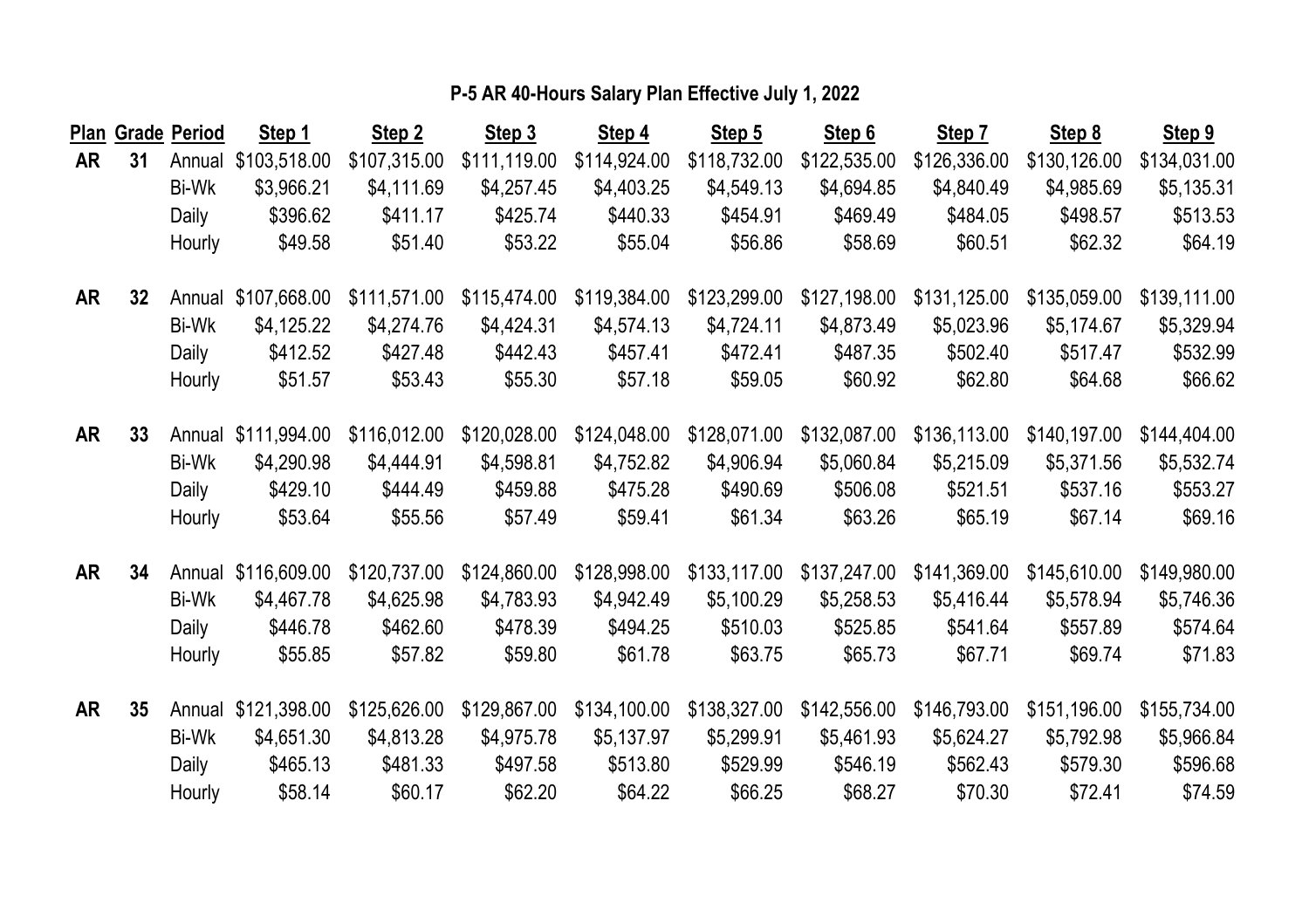|           |    | Plan Grade Period | Step 1              | Step 2       | Step 3       | Step 4       | Step 5       | Step 6       | Step 7       | Step 8       | Step 9       |
|-----------|----|-------------------|---------------------|--------------|--------------|--------------|--------------|--------------|--------------|--------------|--------------|
| AR        | 36 | Annual            | \$126,452.00        | \$130,782.00 | \$135,132.00 | \$139,474.00 | \$143,816.00 | \$148,159.00 | \$152,496.00 | \$157,070.00 | \$161,783.00 |
|           |    | Bi-Wk             | \$4,844.92          | \$5,010.84   | \$5,177.49   | \$5,343.87   | \$5,510.19   | \$5,676.60   | \$5,842.77   | \$6,018.03   | \$6,198.61   |
|           |    | Daily             | \$484.49            | \$501.08     | \$517.75     | \$534.39     | \$551.02     | \$567.66     | \$584.28     | \$601.80     | \$619.86     |
|           |    | Hourly            | \$60.56             | \$62.64      | \$64.72      | \$66.80      | \$68.88      | \$70.96      | \$73.03      | \$75.23      | \$77.48      |
| AR        | 37 |                   | Annual \$131,697.00 | \$136,148.00 | \$140,621.00 | \$145,078.00 | \$149,537.00 | \$153,997.00 | \$158,458.00 | \$163,211.00 | \$168,107.00 |
|           |    | Bi-Wk             | \$5,045.87          | \$5,216.42   | \$5,387.78   | \$5,558.57   | \$5,729.42   | \$5,900.29   | \$6,071.20   | \$6,253.32   | \$6,440.90   |
|           |    | Daily             | \$504.59            | \$521.64     | \$538.78     | \$555.86     | \$572.94     | \$590.03     | \$607.12     | \$625.33     | \$644.09     |
|           |    | Hourly            | \$63.07             | \$65.21      | \$67.35      | \$69.48      | \$71.62      | \$73.75      | \$75.89      | \$78.17      | \$80.51      |
| <b>AR</b> | 38 | Annual            | \$137,133.00        | \$141,692.00 | \$146,265.00 | \$150,829.00 | \$155,392.00 | \$159,955.00 | \$164,520.00 | \$169,455.00 | \$174,538.00 |
|           |    | Bi-Wk             | \$5,254.18          | \$5,428.84   | \$5,604.02   | \$5,778.89   | \$5,953.74   | \$6,128.57   | \$6,303.48   | \$6,492.55   | \$6,687.29   |
|           |    | Daily             | \$525.42            | \$542.88     | \$560.40     | \$577.89     | \$595.37     | \$612.86     | \$630.35     | \$649.25     | \$668.73     |
|           |    | Hourly            | \$65.68             | \$67.86      | \$70.05      | \$72.24      | \$74.42      | \$76.61      | \$78.79      | \$81.16      | \$83.59      |
| AR        | 39 |                   | Annual \$142,838.00 | \$147,508.00 | \$152,177.00 | \$156,860.00 | \$161,536.00 | \$166,199.00 | \$170,883.00 | \$176,009.00 | \$181,289.00 |
|           |    | Bi-Wk             | \$5,472.76          | \$5,651.68   | \$5,830.57   | \$6,009.98   | \$6,189.15   | \$6,367.80   | \$6,547.25   | \$6,743.65   | \$6,945.97   |
|           |    | Daily             | \$547.28            | \$565.17     | \$583.06     | \$601.00     | \$618.91     | \$636.78     | \$654.73     | \$674.36     | \$694.60     |
|           |    | Hourly            | \$68.41             | \$70.65      | \$72.88      | \$75.12      | \$77.36      | \$79.60      | \$81.84      | \$84.30      | \$86.82      |
| <b>AR</b> | 40 | Annual            | \$148,789.00        | \$153,558.00 | \$158,337.00 | \$163,109.00 | \$167,884.00 | \$172,659.00 | \$177,437.00 | \$182,759.00 | \$188,242.00 |
|           |    | Bi-Wk             | \$5,700.75          | \$5,883.47   | \$6,066.58   | \$6,249.41   | \$6,432.37   | \$6,615.32   | \$6,798.35   | \$7,002.28   | \$7,212.36   |
|           |    | Daily             | \$570.08            | \$588.35     | \$606.66     | \$624.94     | \$643.24     | \$661.53     | \$679.84     | \$700.23     | \$721.24     |
|           |    | Hourly            | \$71.26             | \$73.54      | \$75.83      | \$78.12      | \$80.40      | \$82.69      | \$84.98      | \$87.53      | \$90.15      |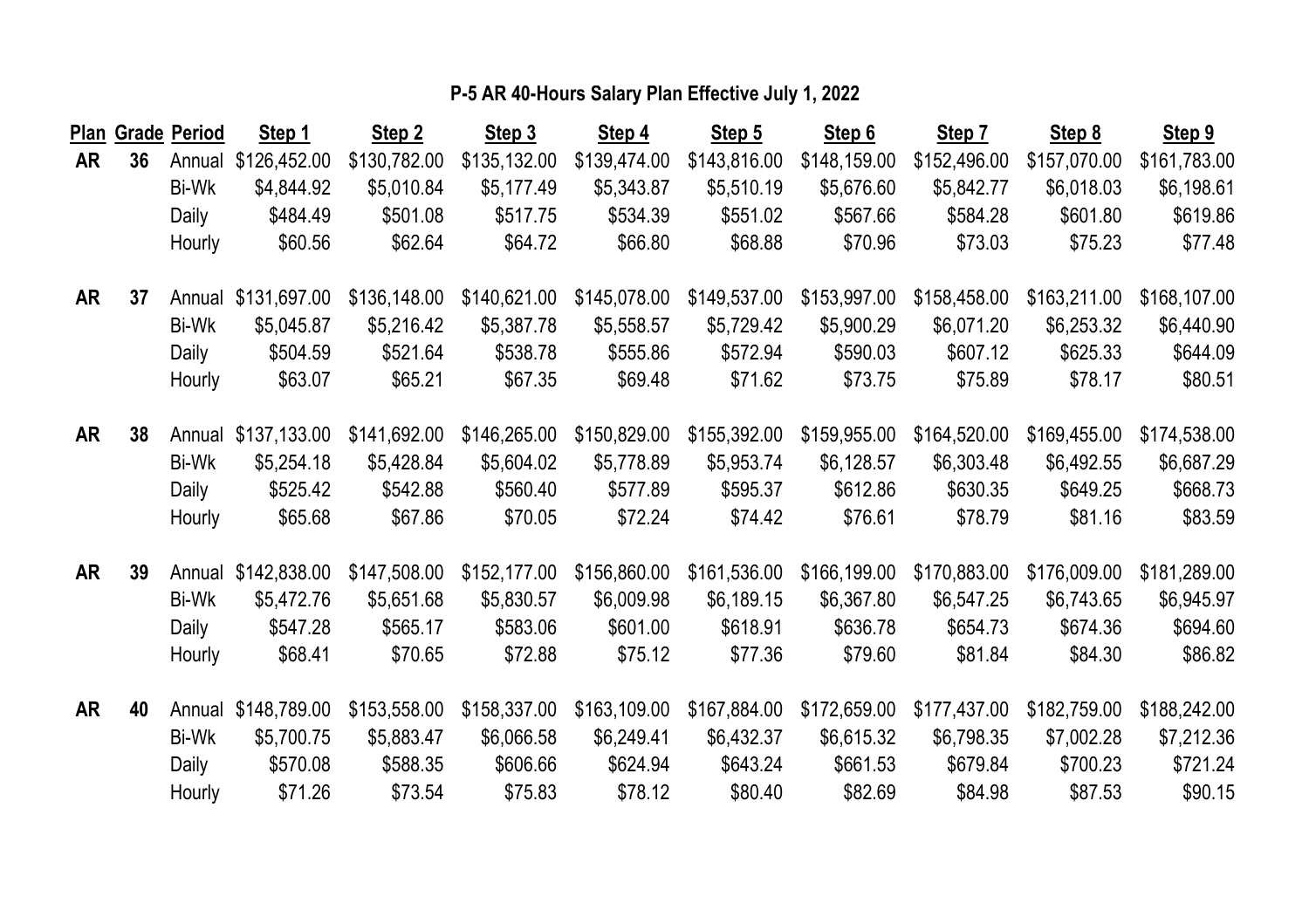|           |                   | Plan Grade Period | Step 1      | Step 2      | Step 3      | Step 4      | Step 5      | Step 6      | Step 7      | Step 8      | Step 9      |
|-----------|-------------------|-------------------|-------------|-------------|-------------|-------------|-------------|-------------|-------------|-------------|-------------|
| <b>AR</b> | 11                | Annual            | \$44,351.00 | \$45,694.00 | \$47,052.00 | \$48,401.00 | \$49,798.00 | \$51,217.00 | \$52,642.00 | \$54,219.00 | \$55,846.00 |
|           |                   | Bi-Wk             | \$1,699.30  | \$1,750.75  | \$1,802.79  | \$1,854.48  | \$1,908.00  | \$1,962.34  | \$2,016.97  | \$2,077.38  | \$2,139.72  |
|           |                   | Daily             | \$169.93    | \$175.08    | \$180.28    | \$185.45    | \$190.80    | \$196.23    | \$201.70    | \$207.74    | \$213.97    |
|           |                   | Hourly            | \$21.24     | \$21.88     | \$22.53     | \$23.18     | \$23.85     | \$24.53     | \$25.21     | \$25.97     | \$26.75     |
| AR        | $12 \overline{ }$ | Annual            | \$45,788.00 | \$47,204.00 | \$48,598.00 | \$50,063.00 | \$51,531.00 | \$53,014.00 | \$54,484.00 | \$56,118.00 | \$57,802.00 |
|           |                   | Bi-Wk             | \$1,754.35  | \$1,808.61  | \$1,862.00  | \$1,918.15  | \$1,974.38  | \$2,031.20  | \$2,087.52  | \$2,150.12  | \$2,214.65  |
|           |                   | Daily             | \$175.44    | \$180.86    | \$186.20    | \$191.81    | \$197.44    | \$203.12    | \$208.75    | \$215.01    | \$221.46    |
|           |                   | Hourly            | \$21.93     | \$22.61     | \$23.27     | \$23.98     | \$24.68     | \$25.39     | \$26.09     | \$26.88     | \$27.68     |
| <b>AR</b> | 13                | Annual            | \$48,370.00 | \$50,155.00 | \$51,951.00 | \$53,749.00 | \$55,555.00 | \$57,346.00 | \$59,159.00 | \$60,934.00 | \$62,763.00 |
|           |                   | Bi-Wk             | \$1,853.29  | \$1,921.66  | \$1,990.48  | \$2,059.38  | \$2,128.58  | \$2,197.19  | \$2,266.63  | \$2,334.67  | \$2,404.73  |
|           |                   | Daily             | \$185.33    | \$192.17    | \$199.05    | \$205.94    | \$212.86    | \$219.72    | \$226.66    | \$233.47    | \$240.47    |
|           |                   | Hourly            | \$23.17     | \$24.02     | \$24.88     | \$25.74     | \$26.61     | \$27.46     | \$28.33     | \$29.18     | \$30.06     |
| AR        | 14                | Annual            | \$50,632.00 | \$52,496.00 | \$54,350.00 | \$56,211.00 | \$58,066.00 | \$59,924.00 | \$61,785.00 | \$63,638.00 | \$65,548.00 |
|           |                   | Bi-Wk             | \$1,939.93  | \$2,011.35  | \$2,082.40  | \$2,153.71  | \$2,224.76  | \$2,295.97  | \$2,367.26  | \$2,438.27  | \$2,511.43  |
|           |                   | Daily             | \$193.99    | \$201.14    | \$208.24    | \$215.37    | \$222.48    | \$229.60    | \$236.73    | \$243.83    | \$251.14    |
|           |                   | Hourly            | \$24.25     | \$25.14     | \$26.03     | \$26.92     | \$27.81     | \$28.70     | \$29.59     | \$30.48     | \$31.39     |
| AR        | 15                | Annual            | \$53,059.00 | \$54,977.00 | \$56,886.00 | \$58,805.00 | \$60,714.00 | \$62,639.00 | \$64,554.00 | \$66,490.00 | \$68,485.00 |
|           |                   | Bi-Wk             | \$2,032.93  | \$2,106.42  | \$2,179.57  | \$2,253.10  | \$2,326.21  | \$2,399.99  | \$2,473.35  | \$2,547.54  | \$2,623.98  |
|           |                   | Daily             | \$203.29    | \$210.64    | \$217.96    | \$225.31    | \$232.62    | \$240.00    | \$247.33    | \$254.75    | \$262.40    |
|           |                   | Hourly            | \$25.41     | \$26.33     | \$27.24     | \$28.16     | \$29.08     | \$30.00     | \$30.92     | \$31.84     | \$32.80     |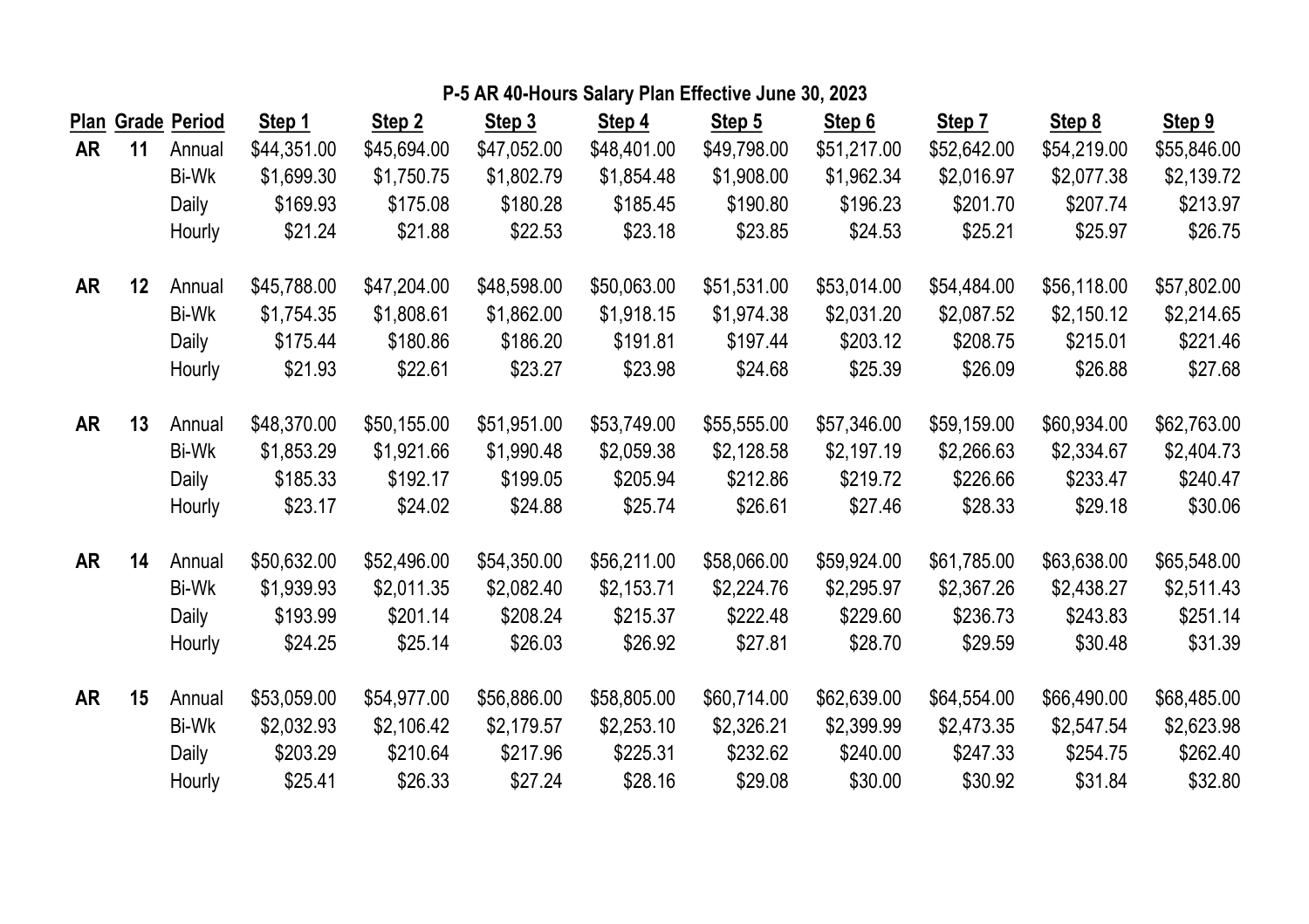|    |    | Plan Grade Period | Step 1      | Step 2      | Step 3      | Step 4      | Step 5      | Step 6      | Step 7      | Step 8      | Step 9      |
|----|----|-------------------|-------------|-------------|-------------|-------------|-------------|-------------|-------------|-------------|-------------|
| AR | 16 | Annual            | \$55,645.00 | \$57,618.00 | \$59,587.00 | \$61,564.00 | \$63,531.00 | \$65,503.00 | \$67,470.00 | \$69,496.00 | \$71,581.00 |
|    |    | Bi-Wk             | \$2,132.01  | \$2,207.59  | \$2,283.05  | \$2,358.81  | \$2,434.15  | \$2,509.69  | \$2,585.08  | \$2,662.69  | \$2,742.57  |
|    |    | Daily             | \$213.20    | \$220.76    | \$228.31    | \$235.88    | \$243.41    | \$250.97    | \$258.51    | \$266.27    | \$274.26    |
|    |    | Hourly            | \$26.65     | \$27.59     | \$28.54     | \$29.49     | \$30.43     | \$31.37     | \$32.31     | \$33.28     | \$34.28     |
| AR | 17 | Annual            | \$58,399.00 | \$60,429.00 | \$62,457.00 | \$64,482.00 | \$66,511.00 | \$68,541.00 | \$70,572.00 | \$72,685.00 | \$74,866.00 |
|    |    | Bi-Wk             | \$2,237.54  | \$2,315.31  | \$2,393.01  | \$2,470.58  | \$2,548.32  | \$2,626.09  | \$2,703.91  | \$2,784.90  | \$2,868.45  |
|    |    | Daily             | \$223.75    | \$231.53    | \$239.30    | \$247.06    | \$254.83    | \$262.61    | \$270.39    | \$278.49    | \$286.84    |
|    |    | Hourly            | \$27.97     | \$28.94     | \$29.91     | \$30.88     | \$31.85     | \$32.83     | \$33.80     | \$34.81     | \$35.86     |
| AR | 18 | Annual            | \$61,348.00 | \$63,426.00 | \$65,503.00 | \$67,585.00 | \$69,657.00 | \$71,738.00 | \$73,815.00 | \$76,030.00 | \$78,312.00 |
|    |    | Bi-Wk             | \$2,350.52  | \$2,430.14  | \$2,509.69  | \$2,589.49  | \$2,668.88  | \$2,748.59  | \$2,828.18  | \$2,913.05  | \$3,000.49  |
|    |    | Daily             | \$235.05    | \$243.01    | \$250.97    | \$258.95    | \$266.89    | \$274.86    | \$282.82    | \$291.31    | \$300.05    |
|    |    | Hourly            | \$29.38     | \$30.38     | \$31.37     | \$32.37     | \$33.36     | \$34.36     | \$35.35     | \$36.41     | \$37.51     |
| AR | 19 | Annual            | \$64,368.00 | \$66,511.00 | \$68,651.00 | \$70,796.00 | \$72,924.00 | \$75,063.00 | \$77,203.00 | \$79,519.00 | \$81,904.00 |
|    |    | <b>Bi-Wk</b>      | \$2,466.21  | \$2,548.32  | \$2,630.34  | \$2,712.49  | \$2,794.06  | \$2,876.01  | \$2,957.99  | \$3,046.74  | \$3,138.09  |
|    |    | Daily             | \$246.62    | \$254.83    | \$263.03    | \$271.25    | \$279.41    | \$287.60    | \$295.80    | \$304.67    | \$313.81    |
|    |    | Hourly            | \$30.83     | \$31.85     | \$32.88     | \$33.91     | \$34.93     | \$35.95     | \$36.97     | \$38.08     | \$39.23     |
| AR | 20 | Annual            | \$67,648.00 | \$69,834.00 | \$72,031.00 | \$74,218.00 | \$76,399.00 | \$78,596.00 | \$80,781.00 | \$83,203.00 | \$85,701.00 |
|    |    | Bi-Wk             | \$2,591.88  | \$2,675.64  | \$2,759.81  | \$2,843.62  | \$2,927.17  | \$3,011.34  | \$3,095.06  | \$3,187.89  | \$3,283.57  |
|    |    | Daily             | \$259.19    | \$267.56    | \$275.98    | \$284.36    | \$292.72    | \$301.13    | \$309.51    | \$318.79    | \$328.36    |
|    |    | Hourly            | \$32.40     | \$33.45     | \$34.50     | \$35.55     | \$36.59     | \$37.64     | \$38.69     | \$39.85     | \$41.04     |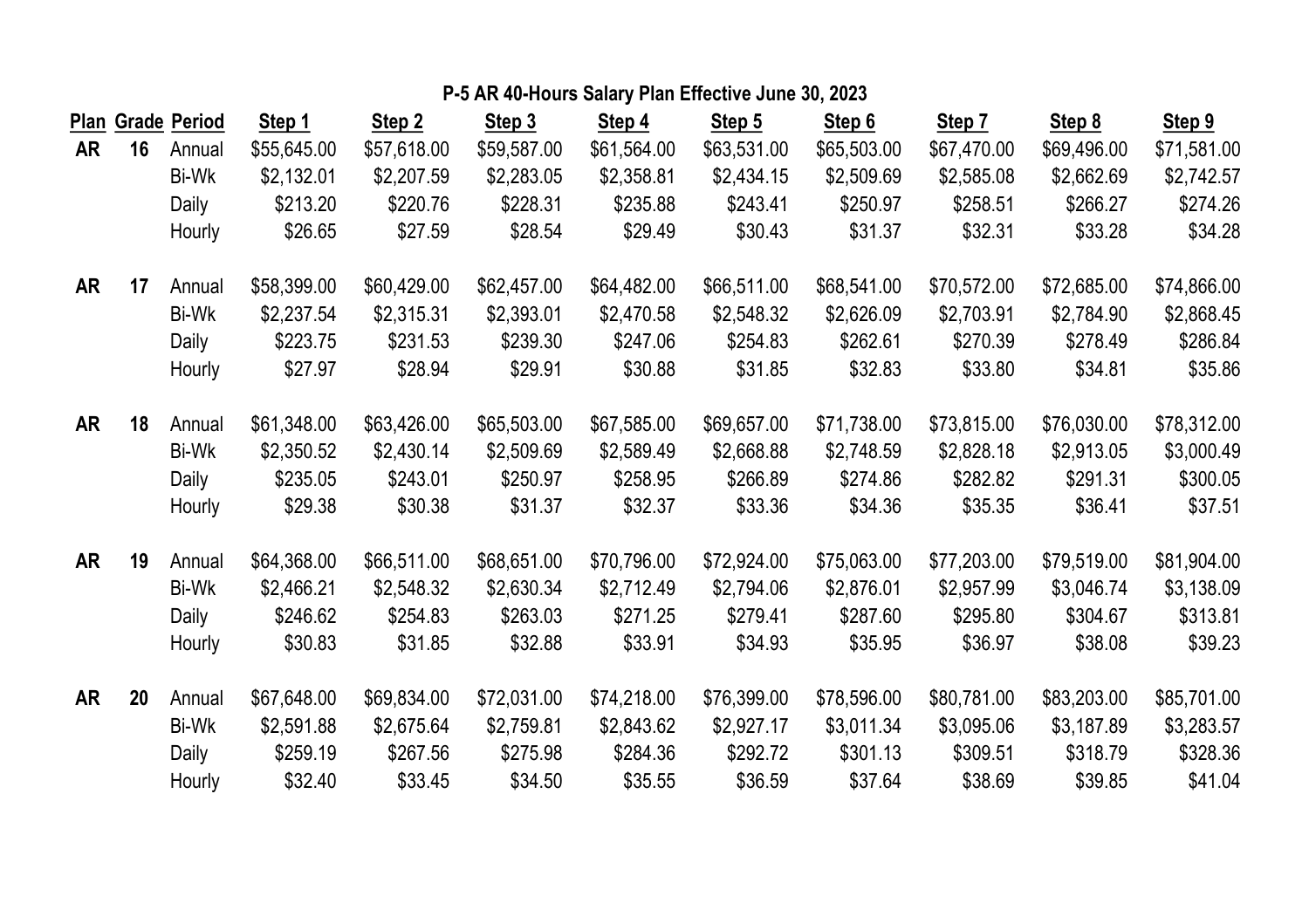|           |    | Plan Grade Period | Step 1      | Step 2      | Step 3      | Step 4      | Step 5      | Step 6      | Step 7       | Step 8       | Step 9       |
|-----------|----|-------------------|-------------|-------------|-------------|-------------|-------------|-------------|--------------|--------------|--------------|
| AR        | 21 | Annual            | \$70,981.00 | \$73,241.00 | \$75,490.00 | \$77,733.00 | \$79,988.00 | \$82,238.00 | \$84,491.00  | \$87,028.00  | \$89,639.00  |
|           |    | Bi-Wk             | \$2,719.59  | \$2,806.19  | \$2,892.35  | \$2,978.29  | \$3,064.69  | \$3,150.89  | \$3,237.24   | \$3,334.41   | \$3,434.46   |
|           |    | Daily             | \$271.96    | \$280.62    | \$289.23    | \$297.83    | \$306.47    | \$315.09    | \$323.72     | \$333.44     | \$343.45     |
|           |    | Hourly            | \$33.99     | \$35.08     | \$36.15     | \$37.23     | \$38.31     | \$39.39     | \$40.47      | \$41.68      | \$42.93      |
| <b>AR</b> | 22 | Annual            | \$72,924.00 | \$75,598.00 | \$78,271.00 | \$80,943.00 | \$83,614.00 | \$86,286.00 | \$88,954.00  | \$91,624.00  | \$94,373.00  |
|           |    | Bi-Wk             | \$2,794.06  | \$2,896.51  | \$2,998.91  | \$3,101.28  | \$3,203.61  | \$3,305.98  | \$3,408.22   | \$3,510.50   | \$3,615.84   |
|           |    | Daily             | \$279.41    | \$289.65    | \$299.89    | \$310.13    | \$320.36    | \$330.60    | \$340.82     | \$351.05     | \$361.58     |
|           |    | Hourly            | \$34.93     | \$36.21     | \$37.49     | \$38.77     | \$40.05     | \$41.32     | \$42.60      | \$43.88      | \$45.20      |
| AR        | 23 | Annual            | \$76,384.00 | \$79,171.00 | \$81,935.00 | \$84,725.00 | \$87,508.00 | \$90,294.00 | \$93,078.00  | \$95,868.00  | \$98,744.00  |
|           |    | Bi-Wk             | \$2,926.59  | \$3,033.41  | \$3,139.29  | \$3,246.19  | \$3,352.80  | \$3,459.54  | \$3,566.21   | \$3,673.11   | \$3,783.32   |
|           |    | Daily             | \$292.66    | \$303.34    | \$313.93    | \$324.62    | \$335.28    | \$345.95    | \$356.62     | \$367.31     | \$378.33     |
|           |    | Hourly            | \$36.58     | \$37.92     | \$39.24     | \$40.58     | \$41.91     | \$43.24     | \$44.58      | \$45.91      | \$47.29      |
| AR        | 24 | Annual            | \$80,051.00 | \$82,953.00 | \$85,856.00 | \$88,758.00 | \$91,659.00 | \$94,558.00 | \$97,461.00  | \$100,384.00 | \$103,396.00 |
|           |    | Bi-Wk             | \$3,067.12  | \$3,178.28  | \$3,289.51  | \$3,400.71  | \$3,511.87  | \$3,622.94  | \$3,734.17   | \$3,846.16   | \$3,961.56   |
|           |    | Daily             | \$306.71    | \$317.83    | \$328.95    | \$340.07    | \$351.19    | \$362.29    | \$373.42     | \$384.62     | \$396.16     |
|           |    | Hourly            | \$38.34     | \$39.73     | \$41.12     | \$42.51     | \$43.90     | \$45.29     | \$46.68      | \$48.08      | \$49.52      |
| AR        | 25 | Annual            | \$83,966.00 | \$86,979.00 | \$89,972.00 | \$92,983.00 | \$96,000.00 | \$99,005.00 | \$102,010.00 | \$105,070.00 | \$108,223.00 |
|           |    | Bi-Wk             | \$3,217.10  | \$3,332.55  | \$3,447.21  | \$3,562.57  | \$3,678.18  | \$3,793.30  | \$3,908.46   | \$4,025.68   | \$4,146.49   |
|           |    | Daily             | \$321.71    | \$333.25    | \$344.72    | \$356.26    | \$367.82    | \$379.33    | \$390.85     | \$402.57     | \$414.65     |
|           |    | Hourly            | \$40.21     | \$41.66     | \$43.09     | \$44.53     | \$45.98     | \$47.42     | \$48.86      | \$50.32      | \$51.83      |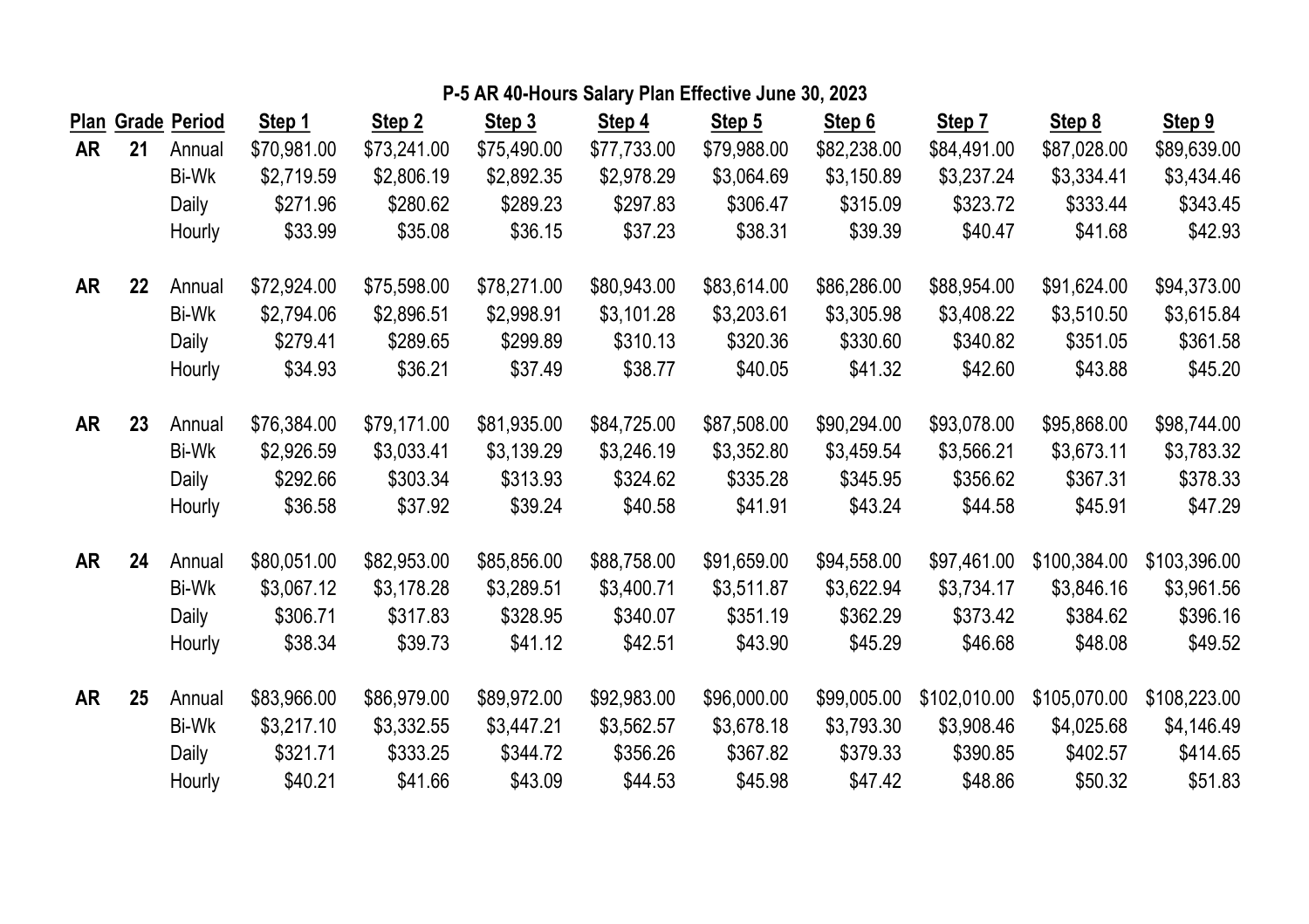|           |    | Plan Grade Period | Step 1       | Step 2       | Step 3       | Step 4       | Step 5       | Step 6       | Step 7       | Step 8       | Step 9       |
|-----------|----|-------------------|--------------|--------------|--------------|--------------|--------------|--------------|--------------|--------------|--------------|
| AR        | 26 | Annual            | \$88,104.00  | \$91,261.00  | \$94,344.00  | \$97,461.00  | \$100,581.00 | \$103,695.00 | \$106,807.00 | \$110,011.00 | \$113,311.00 |
|           |    | Bi-Wk             | \$3,375.66   | \$3,496.60   | \$3,614.72   | \$3,734.17   | \$3,853.71   | \$3,972.99   | \$4,092.23   | \$4,214.98   | \$4,341.44   |
|           |    | Daily             | \$337.57     | \$349.66     | \$361.47     | \$373.42     | \$385.37     | \$397.30     | \$409.22     | \$421.50     | \$434.14     |
|           |    | Hourly            | \$42.20      | \$43.71      | \$45.18      | \$46.68      | \$48.17      | \$49.66      | \$51.15      | \$52.69      | \$54.27      |
| AR        | 27 | Annual            | \$92,467.00  | \$95,702.00  | \$98,933.00  | \$102,145.00 | \$105,385.00 | \$108,602.00 | \$111,838.00 | \$115,195.00 | \$118,650.00 |
|           |    | Bi-Wk             | \$3,542.81   | \$3,666.76   | \$3,790.54   | \$3,913.61   | \$4,037.77   | \$4,161.01   | \$4,285.00   | \$4,413.60   | \$4,546.01   |
|           |    | Daily             | \$354.28     | \$366.68     | \$379.05     | \$391.36     | \$403.78     | \$416.10     | \$428.50     | \$441.36     | \$454.60     |
|           |    | Hourly            | \$44.29      | \$45.83      | \$47.38      | \$48.92      | \$50.47      | \$52.01      | \$53.56      | \$55.17      | \$56.83      |
| <b>AR</b> | 28 | Annual            | \$97,138.00  | \$100,478.00 | \$103,823.00 | \$107,164.00 | \$110,498.00 | \$113,836.00 | \$117,172.00 | \$120,688.00 | \$124,309.00 |
|           |    | Bi-Wk             | \$3,721.80   | \$3,849.74   | \$3,977.89   | \$4,105.93   | \$4,233.67   | \$4,361.54   | \$4,489.36   | \$4,624.07   | \$4,762.83   |
|           |    | Daily             | \$372.18     | \$384.97     | \$397.79     | \$410.59     | \$423.37     | \$436.15     | \$448.94     | \$462.41     | \$476.28     |
|           |    | Hourly            | \$46.52      | \$48.12      | \$49.72      | \$51.32      | \$52.92      | \$54.52      | \$56.12      | \$57.80      | \$59.54      |
| AR        | 29 | Annual            | \$98,069.00  | \$101,753.00 | \$105,437.00 | \$109,112.00 | \$112,794.00 | \$116,472.00 | \$120,151.00 | \$123,758.00 | \$127,471.00 |
|           |    | Bi-Wk             | \$3,757.44   | \$3,898.59   | \$4,039.75   | \$4,180.56   | \$4,321.64   | \$4,462.54   | \$4,603.52   | \$4,741.71   | \$4,883.97   |
|           |    | Daily             | \$375.74     | \$389.86     | \$403.98     | \$418.06     | \$432.16     | \$446.25     | \$460.35     | \$474.17     | \$488.40     |
|           |    | Hourly            | \$46.97      | \$48.73      | \$50.50      | \$52.26      | \$54.02      | \$55.78      | \$57.54      | \$59.27      | \$61.05      |
| AR        | 30 | Annual            | \$102,010.00 | \$105,792.00 | \$109,586.00 | \$113,365.00 | \$117,154.00 | \$120,939.00 | \$124,734.00 | \$128,479.00 | \$132,333.00 |
|           |    | Bi-Wk             | \$3,908.46   | \$4,053.36   | \$4,198.72   | \$4,343.51   | \$4,488.66   | \$4,633.69   | \$4,779.09   | \$4,922.60   | \$5,070.26   |
|           |    | Daily             | \$390.85     | \$405.34     | \$419.87     | \$434.35     | \$448.87     | \$463.37     | \$477.91     | \$492.26     | \$507.03     |
|           |    | Hourly            | \$48.86      | \$50.67      | \$52.48      | \$54.29      | \$56.11      | \$57.92      | \$59.74      | \$61.53      | \$63.38      |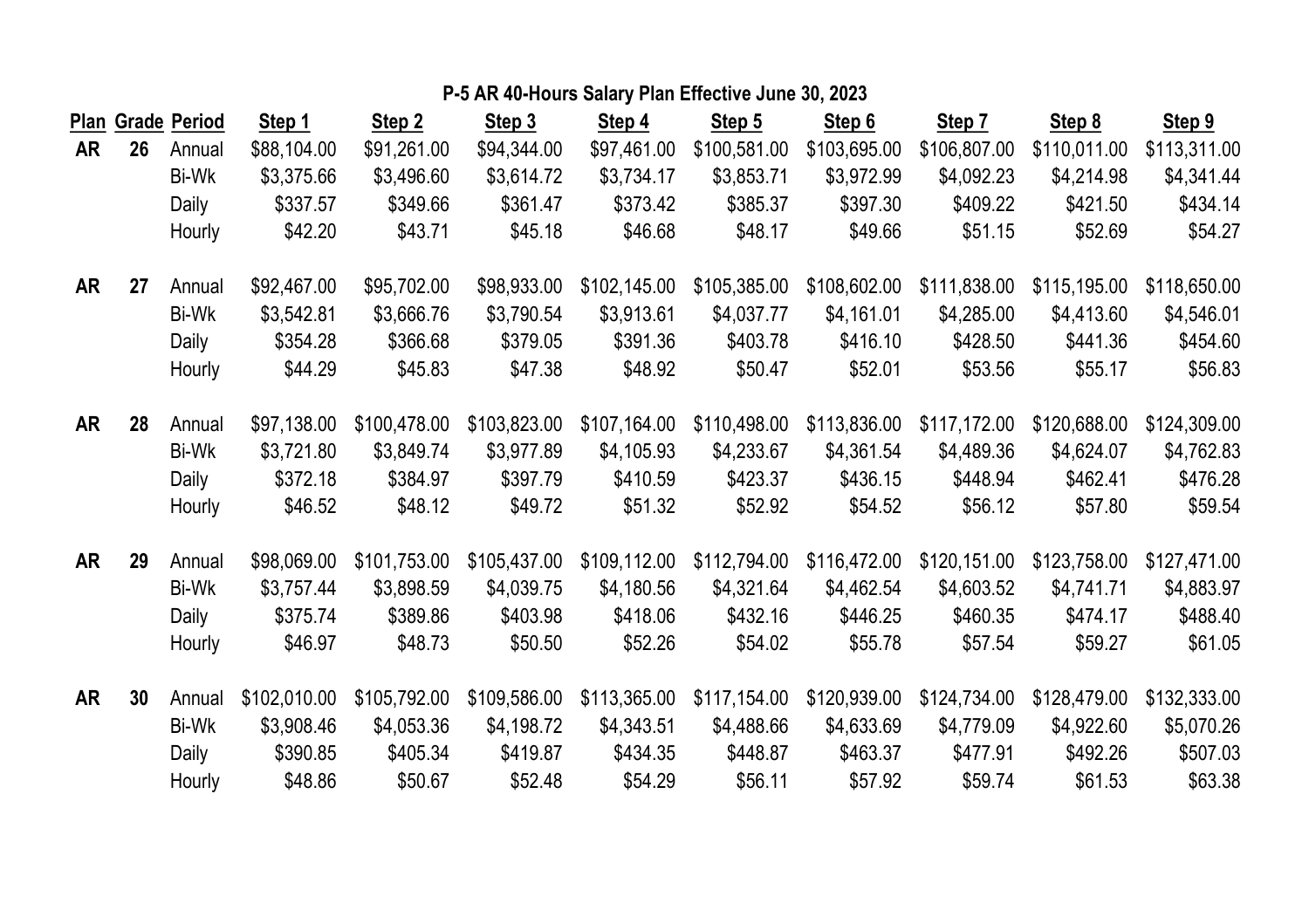|    |    | Plan Grade Period | Step 1       | Step 2       | Step 3       | Step 4       | Step 5       | Step 6       | Step 7       | Step 8       | Step 9       |
|----|----|-------------------|--------------|--------------|--------------|--------------|--------------|--------------|--------------|--------------|--------------|
| AR | 31 | Annual            | \$106,106.00 | \$109,998.00 | \$113,897.00 | \$117,798.00 | \$121,700.00 | \$125,599.00 | \$129,495.00 | \$133,379.00 | \$137,382.00 |
|    |    | Bi-Wk             | \$4,065.37   | \$4,214.49   | \$4,363.88   | \$4,513.33   | \$4,662.86   | \$4,812.23   | \$4,961.50   | \$5,110.33   | \$5,263.69   |
|    |    | Daily             | \$406.54     | \$421.45     | \$436.39     | \$451.33     | \$466.29     | \$481.22     | \$496.15     | \$511.03     | \$526.37     |
|    |    | Hourly            | \$50.82      | \$52.68      | \$54.55      | \$56.42      | \$58.29      | \$60.15      | \$62.02      | \$63.88      | \$65.80      |
| AR | 32 | Annual            | \$110,359.00 | \$114,360.00 | \$118,361.00 | \$122,369.00 | \$126,381.00 | \$130,378.00 | \$134,403.00 | \$138,435.00 | \$142,589.00 |
|    |    | Bi-Wk             | \$4,228.35   | \$4,381.63   | \$4,534.92   | \$4,688.48   | \$4,842.22   | \$4,995.33   | \$5,149.56   | \$5,304.04   | \$5,463.18   |
|    |    | Daily             | \$422.83     | \$438.16     | \$453.49     | \$468.85     | \$484.22     | \$499.53     | \$514.96     | \$530.40     | \$546.32     |
|    |    | Hourly            | \$52.85      | \$54.77      | \$56.69      | \$58.61      | \$60.53      | \$62.44      | \$64.37      | \$66.30      | \$68.29      |
| AR | 33 | Annual            | \$114,794.00 | \$118,912.00 | \$123,029.00 | \$127,149.00 | \$131,273.00 | \$135,390.00 | \$139,516.00 | \$143,702.00 | \$148,014.00 |
|    |    | <b>Bi-Wk</b>      | \$4,398.26   | \$4,556.03   | \$4,713.78   | \$4,871.64   | \$5,029.62   | \$5,187.36   | \$5,345.47   | \$5,505.85   | \$5,671.06   |
|    |    | Daily             | \$439.83     | \$455.60     | \$471.38     | \$487.16     | \$502.96     | \$518.74     | \$534.55     | \$550.59     | \$567.11     |
|    |    | Hourly            | \$54.98      | \$56.95      | \$58.92      | \$60.90      | \$62.87      | \$64.84      | \$66.82      | \$68.82      | \$70.89      |
| AR | 34 | Annual            | \$119,524.00 | \$123,756.00 | \$127,981.00 | \$132,223.00 | \$136,445.00 | \$140,678.00 | \$144,903.00 | \$149,250.00 | \$153,729.00 |
|    |    | <b>Bi-Wk</b>      | \$4,579.48   | \$4,741.62   | \$4,903.52   | \$5,066.05   | \$5,227.80   | \$5,389.99   | \$5,551.86   | \$5,718.42   | \$5,890.02   |
|    |    | Daily             | \$457.95     | \$474.16     | \$490.35     | \$506.60     | \$522.78     | \$539.00     | \$555.19     | \$571.84     | \$589.00     |
|    |    | Hourly            | \$57.24      | \$59.27      | \$61.29      | \$63.33      | \$65.35      | \$67.37      | \$69.40      | \$71.48      | \$73.63      |
| AR | 35 | Annual            | \$124,433.00 | \$128,767.00 | \$133,114.00 | \$137,453.00 | \$141,785.00 | \$146,120.00 | \$150,463.00 | \$154,976.00 | \$159,627.00 |
|    |    | Bi-Wk             | \$4,767.58   | \$4,933.61   | \$5,100.18   | \$5,266.42   | \$5,432.41   | \$5,598.47   | \$5,764.88   | \$5,937.80   | \$6,116.01   |
|    |    | Daily             | \$476.76     | \$493.36     | \$510.02     | \$526.64     | \$543.24     | \$559.85     | \$576.49     | \$593.78     | \$611.60     |
|    |    | Hourly            | \$59.59      | \$61.67      | \$63.75      | \$65.83      | \$67.91      | \$69.98      | \$72.06      | \$74.22      | \$76.45      |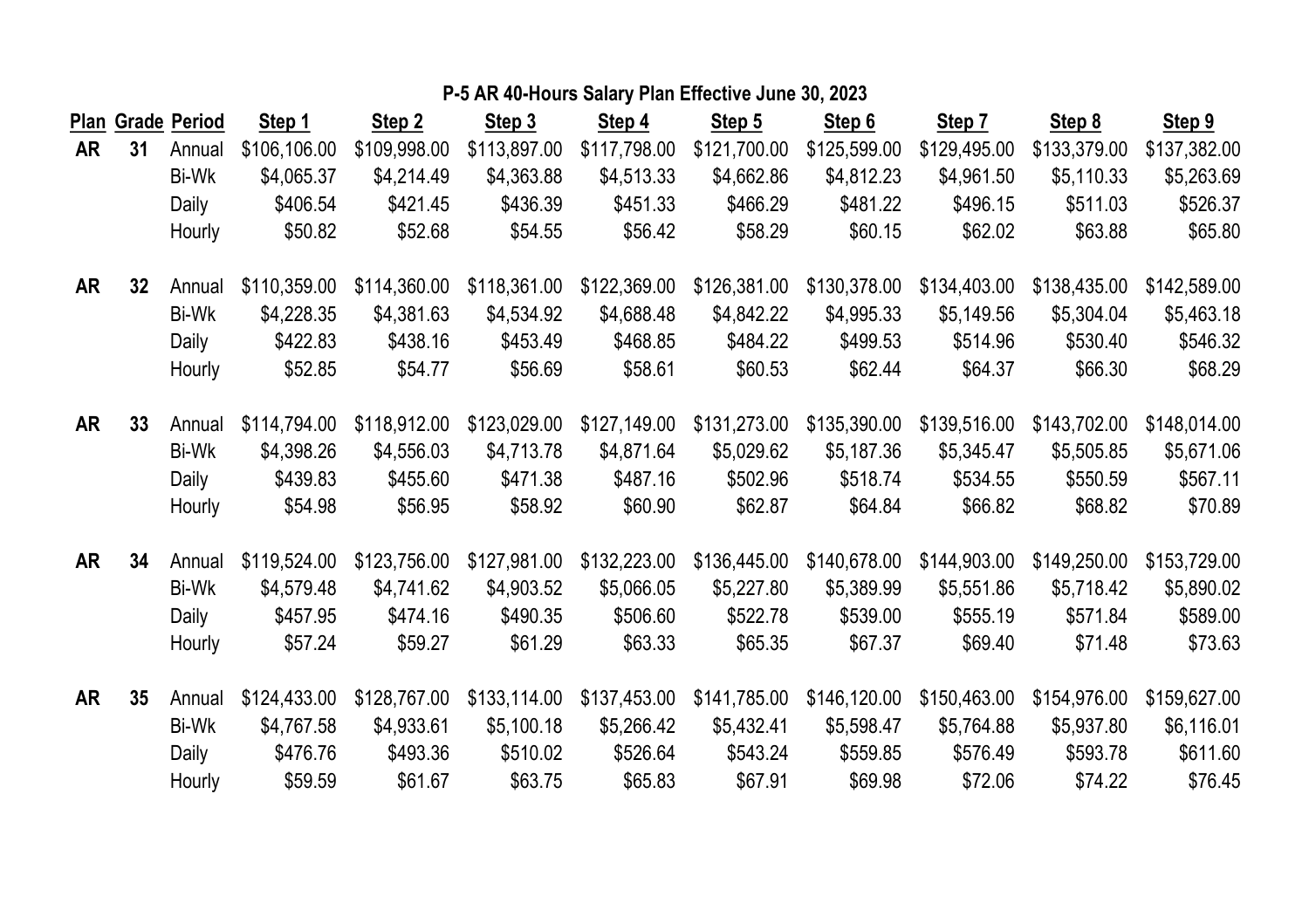|    |    | Plan Grade Period | Step 1       | Step 2       | Step 3       | Step 4       | Step 5       | Step 6       | Step 7       | Step 8       | Step 9       |
|----|----|-------------------|--------------|--------------|--------------|--------------|--------------|--------------|--------------|--------------|--------------|
| AR | 36 | Annual            | \$129,613.00 | \$134,052.00 | \$138,510.00 | \$142,961.00 | \$147,411.00 | \$151,863.00 | \$156,308.00 | \$160,997.00 | \$165,828.00 |
|    |    | <b>Bi-Wk</b>      | \$4,966.04   | \$5,136.11   | \$5,306.93   | \$5,477.46   | \$5,647.95   | \$5,818.52   | \$5,988.84   | \$6,168.48   | \$6,353.58   |
|    |    | Daily             | \$496.60     | \$513.61     | \$530.69     | \$547.75     | \$564.79     | \$581.85     | \$598.88     | \$616.85     | \$635.36     |
|    |    | Hourly            | \$62.08      | \$64.20      | \$66.34      | \$68.47      | \$70.60      | \$72.73      | \$74.86      | \$77.11      | \$79.42      |
| AR | 37 | Annual            | \$134,989.00 | \$139,552.00 | \$144,136.00 | \$148,705.00 | \$153,276.00 | \$157,847.00 | \$162,419.00 | \$167,291.00 | \$172,310.00 |
|    |    | Bi-Wk             | \$5,172.01   | \$5,346.83   | \$5,522.48   | \$5,697.54   | \$5,872.65   | \$6,047.80   | \$6,222.98   | \$6,409.65   | \$6,601.92   |
|    |    | Daily             | \$517.20     | \$534.68     | \$552.25     | \$569.75     | \$587.27     | \$604.78     | \$622.30     | \$640.97     | \$660.19     |
|    |    | Hourly            | \$64.65      | \$66.84      | \$69.03      | \$71.22      | \$73.41      | \$75.60      | \$77.79      | \$80.12      | \$82.52      |
| AR | 38 | Annual            | \$140,562.00 | \$145,235.00 | \$149,921.00 | \$154,599.00 | \$159,277.00 | \$163,954.00 | \$168,633.00 | \$173,691.00 | \$178,901.00 |
|    |    | Bi-Wk             | \$5,385.53   | \$5,564.56   | \$5,744.12   | \$5,923.36   | \$6,102.59   | \$6,281.78   | \$6,461.06   | \$6,654.86   | \$6,854.47   |
|    |    | Daily             | \$538.55     | \$556.46     | \$574.41     | \$592.34     | \$610.26     | \$628.18     | \$646.11     | \$665.49     | \$685.45     |
|    |    | Hourly            | \$67.32      | \$69.56      | \$71.80      | \$74.04      | \$76.28      | \$78.52      | \$80.76      | \$83.19      | \$85.68      |
| AR | 39 | Annual            | \$146,409.00 | \$151,196.00 | \$155,982.00 | \$160,782.00 | \$165,575.00 | \$170,354.00 | \$175,155.00 | \$180,409.00 | \$185,821.00 |
|    |    | Bi-Wk             | \$5,609.58   | \$5,792.97   | \$5,976.33   | \$6,160.23   | \$6,343.88   | \$6,526.99   | \$6,710.93   | \$6,912.24   | \$7,119.61   |
|    |    | Daily             | \$560.96     | \$579.30     | \$597.63     | \$616.02     | \$634.39     | \$652.70     | \$671.09     | \$691.22     | \$711.96     |
|    |    | Hourly            | \$70.12      | \$72.41      | \$74.70      | \$77.00      | \$79.30      | \$81.59      | \$83.89      | \$86.40      | \$89.00      |
| AR | 40 | Annual            | \$152,509.00 | \$157,397.00 | \$162,296.00 | \$167,187.00 | \$172,081.00 | \$176,976.00 | \$181,872.00 | \$187,328.00 | \$192,948.00 |
|    |    | Bi-Wk             | \$5,843.27   | \$6,030.56   | \$6,218.25   | \$6,405.65   | \$6,593.18   | \$6,780.71   | \$6,968.31   | \$7,177.34   | \$7,392.67   |
|    |    | Daily             | \$584.33     | \$603.06     | \$621.82     | \$640.56     | \$659.32     | \$678.07     | \$696.83     | \$717.73     | \$739.27     |
|    |    | Hourly            | \$73.04      | \$75.38      | \$77.73      | \$80.07      | \$82.41      | \$84.76      | \$87.10      | \$89.72      | \$92.41      |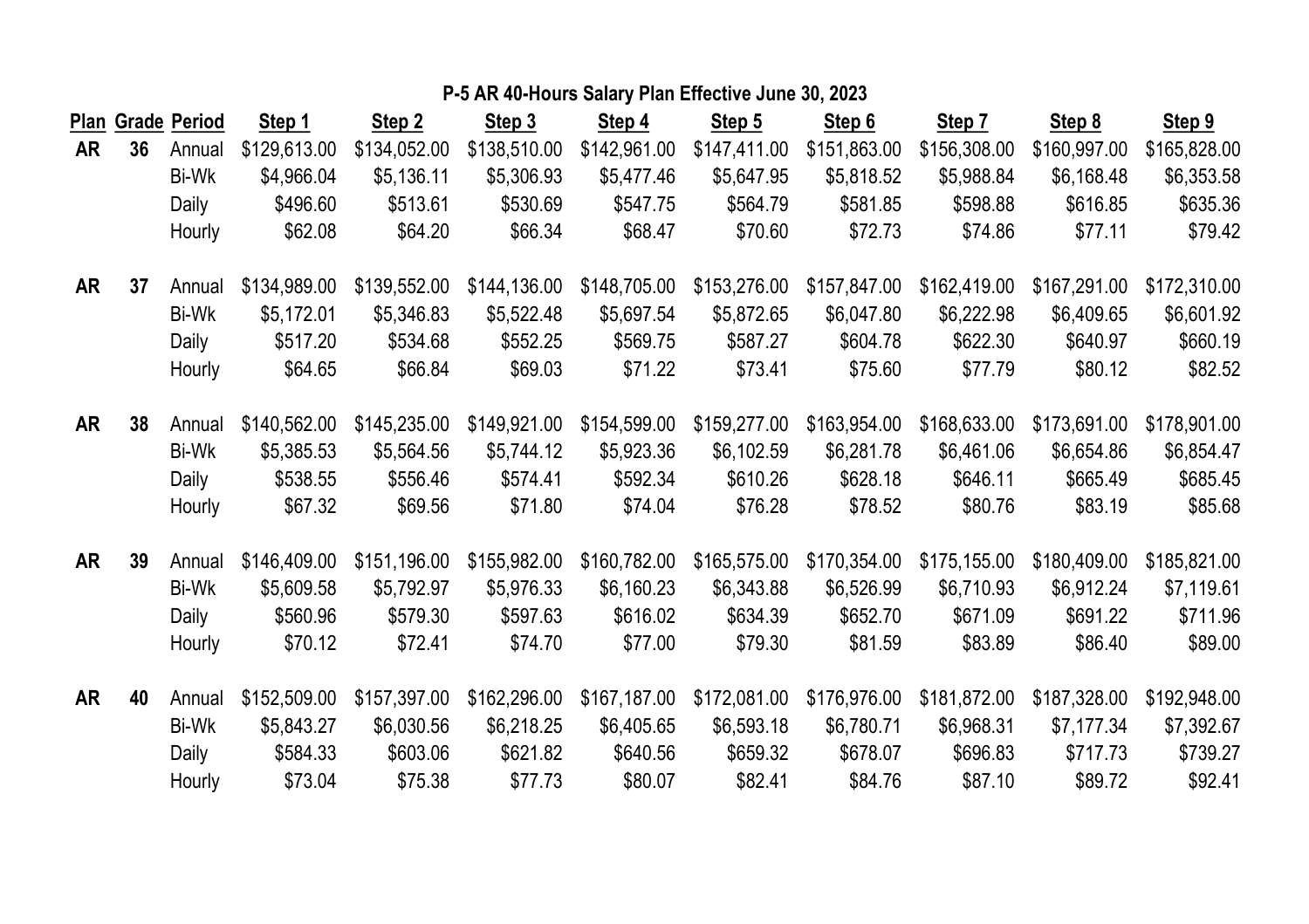## **Administrative and Residual (P-5) AR Salary Chart: Top Step Payment at Maximum\***

|               | 7/1/2021        |               | 7/1/2022        |               | 6/30/2023       |  |  |
|---------------|-----------------|---------------|-----------------|---------------|-----------------|--|--|
| <b>Salary</b> | <b>Lump Sum</b> | <b>Salary</b> | <b>Lump Sum</b> | <b>Salary</b> | <b>Lump Sum</b> |  |  |
| Grade         | (2.5%)          | Grade         | (2.5%)          | Grade         | (2.5%)          |  |  |
| 11            | \$1,329         | 11            | \$1,362         | 11            | \$1,396         |  |  |
| 12            | \$1,375         | 12            | \$1,410         | 12            | \$1,445         |  |  |
| 13            | \$1,493         | 13            | \$1,531         | 13            | \$1,569         |  |  |
| 14            | \$1,560         | 14            | \$1,599         | 14            | \$1,639         |  |  |
| 15            | \$1,630         | 15            | \$1,670         | 15            | \$1,712         |  |  |
| 16            | \$1,703         | 16            | \$1,746         | 16            | \$1,790         |  |  |
| 17            | \$1,781         | 17            | \$1,826         | 17            | \$1,872         |  |  |
| 18            | \$1,863         | 18            | \$1,910         | 18            | \$1,958         |  |  |
| 19            | \$1,949         | 19            | \$1,998         | 19            | \$2,048         |  |  |
| 20            | \$2,039         | 20            | \$2,090         | 20            | \$2,143         |  |  |
| 21            | \$2,133         | 21            | \$2,186         | 21            | \$2,241         |  |  |
| 22            | \$2,246         | 22            | \$2,302         | 22            | \$2,359         |  |  |
| 23            | \$2,350         | 23            | \$2,408         | 23            | \$2,469         |  |  |
| 24            | \$2,460         | 24            | \$2,522         | 24            | \$2,585         |  |  |
| 25            | \$2,575         | 25            | \$2,640         | 25            | \$2,706         |  |  |
| 26            | \$2,696         | 26            | \$2,764         | 26            | \$2,833         |  |  |
| 27            | \$2,823         | 27            | \$2,894         | 27            | \$2,966         |  |  |
| 28            | \$2,958         | 28            | \$3,032         | 28            | \$3,108         |  |  |
| 29            | \$3,033         | 29            | \$3,109         | 29            | \$3,187         |  |  |
| 30            | \$3,149         | 30            | \$3,228         | 30            | \$3,308         |  |  |
| 31            | \$3,269         | 31            | \$3,351         | 31            | \$3,435         |  |  |
| 32            | \$3,393         | 32            | \$3,478         | 32            | \$3,565         |  |  |
| 33            | \$3,522         | 33            | \$3,610         | 33            | \$3,700         |  |  |
| 34            | \$3,658         | 34            | \$3,750         | 34            | \$3,843         |  |  |
| 35            | \$3,798         | 35            | \$3,893         | 35            | \$3,991         |  |  |
| 36            | \$3,946         | 36            | \$4,045         | 36            | \$4,146         |  |  |
| 37            | \$4,100         | 37            | \$4,203         | 37            | \$4,308         |  |  |
| 38            | \$4,257         | 38            | \$4,363         | 38            | \$4,473         |  |  |
| 39            | \$4,422         | 39            | \$4,532         | 39            | \$4,646         |  |  |
| 40            | \$4,591         | 40            | \$4,706         | 40            | \$4,824         |  |  |

\*Top Step Payments will be made when the Annual Increment (AI) would have applied and are based on Step 9 of the pay plan in effect on the effective date of the AI. Only employees who are at maximum prior to when their increment would have been applied are eligible. Employees receiving an annual increment to go to maximum on their anniversary date are not eligible that contract year.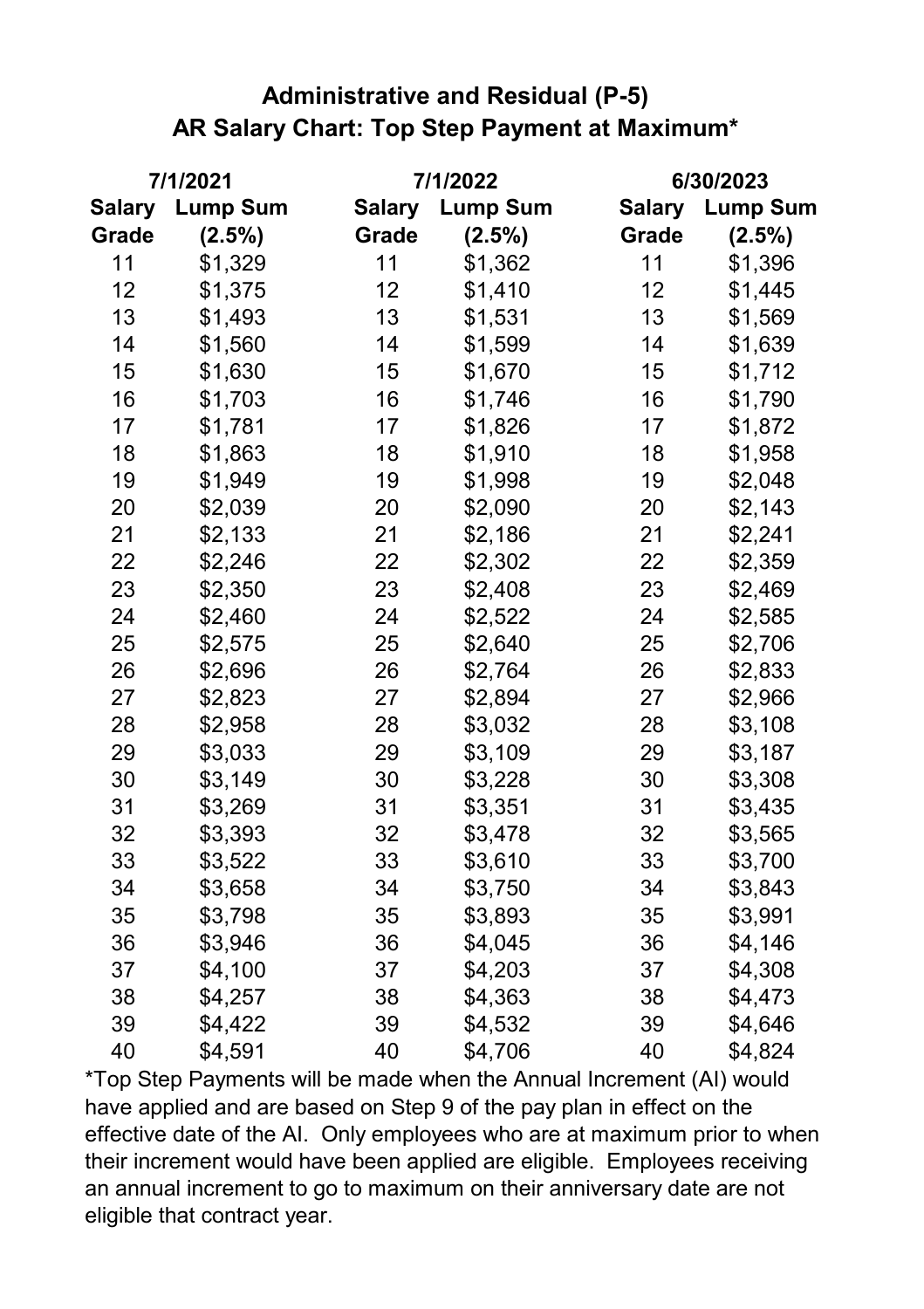|             |              |                        |              | <b>AR2 Wage Scales</b> |              |                         |              |
|-------------|--------------|------------------------|--------------|------------------------|--------------|-------------------------|--------------|
|             |              | Effective July 1, 2021 |              | Effective July 1, 2022 |              | Effective June 30, 2023 |              |
| AR 60       | Annual       | \$77,588.00            | \$105,795.00 | \$79,527.00            | \$108,439.00 | \$81,515.00             | \$111,149.00 |
|             | Bi-Wk        | \$2,972.74             | \$4,053.47   | \$3,047.05             | \$4,154.80   | \$3,123.23              | \$4,258.67   |
|             | Daily        | \$297.28               | \$405.35     | \$304.71               | \$415.48     | \$312.33                | \$425.87     |
|             | Hourly       | \$37.17                | \$50.68      | \$38.10                | \$51.94      | \$39.05                 | \$53.24      |
|             |              |                        |              |                        |              |                         |              |
| AR 62       | Annual       | \$84,736.00            | \$115,536.00 | \$86,854.00            | \$118,424.00 | \$89,025.00             | \$121,384.00 |
|             | Bi-Wk        | \$3,246.63             | \$4,426.71   | \$3,327.79             | \$4,537.38   | \$3,410.99              | \$4,650.81   |
|             | Daily        | \$324.67               | \$442.68     | \$332.79               | \$453.74     | \$341.11                | \$465.09     |
|             | Hourly       | \$40.59                | \$55.34      | \$41.60                | \$56.72      | \$42.64                 | \$58.14      |
| AR 63       | Annual       | \$88,128.00            | \$120,153.00 | \$90,331.00            | \$123,156.00 | \$92,589.00             | \$126,234.00 |
|             | Bi-Wk        | \$3,376.58             | \$4,603.59   | \$3,460.99             | \$4,718.68   | \$3,547.51              | \$4,836.65   |
|             | Daily        | \$337.67               | \$460.37     | \$346.11               | \$471.88     | \$354.76                | \$483.67     |
|             | Hourly       | \$42.21                | \$57.55      | \$43.26                | \$58.99      | \$44.35                 | \$60.47      |
|             |              |                        |              |                        |              |                         |              |
| <b>AR64</b> | Annual       | \$91,645.00            | \$124,963.00 | \$93,936.00            | \$128,087.00 | \$96,284.00             | \$131,289.00 |
|             | Bi-Wk        | \$3,511.32             | \$4,787.90   | \$3,599.11             | \$4,907.60   | \$3,689.08              | \$5,030.29   |
|             | Daily        | \$351.13               | \$478.80     | \$359.91               | \$490.77     | \$368.91                | \$503.04     |
|             | Hourly       | \$43.90                | \$59.85      | \$45.00                | \$61.35      | \$46.12                 | \$62.88      |
| AR 65       | Annual       | \$95,321.00            | \$129,962.00 | \$97,704.00            | \$133,211.00 | \$100,146.00            | \$136,541.00 |
|             | <b>Bi-Wk</b> | \$3,652.19             | \$4,979.42   | \$3,743.49             | \$5,103.90   | \$3,837.08              | \$5,231.50   |
|             | Daily        | \$365.23               | \$497.95     | \$374.36               | \$510.39     | \$383.72                | \$523.15     |
|             | Hourly       | \$45.65                | \$62.25      | \$46.79                | \$63.80      | \$47.96                 | \$65.40      |
| AR 66       | Annual       | \$99,130.00            | \$135,169.00 | \$101,608.00           | \$138,548.00 | \$104,148.00            | \$142,011.00 |
|             |              |                        |              |                        |              |                         |              |
|             | Bi-Wk        | \$3,798.12             | \$5,178.93   | \$3,893.07             | \$5,308.40   | \$3,990.40              | \$5,441.11   |
|             | Daily        | \$379.81               | \$517.90     | \$389.31               | \$530.85     | \$399.04                | \$544.12     |
|             | Hourly       | \$47.48                | \$64.74      | \$48.66                | \$66.36      | \$49.88                 | \$68.02      |
| AR 67       | Annual       | \$103,099.00           | \$140,574.00 | \$105,676.00           | \$144,088.00 | \$108,317.00            | \$147,690.00 |
|             | Bi-Wk        | \$3,950.19             | \$5,386.01   | \$4,048.94             | \$5,520.66   | \$4,150.16              | \$5,658.67   |
|             | Daily        | \$395.02               | \$538.61     | \$404.90               | \$552.07     | \$415.02                | \$565.87     |
|             | Hourly       | \$49.38                | \$67.33      | \$50.62                | \$69.02      | \$51.88                 | \$70.74      |
| AR 68       | Annual       | \$107,219.00           | \$146,203.00 | \$109,899.00           | \$149,858.00 | \$112,646.00            | \$153,604.00 |
|             | Bi-Wk        | \$4,108.02             | \$5,601.69   | \$4,210.72             | \$5,741.73   | \$4,315.98              | \$5,885.27   |
|             | Daily        | \$410.81               | \$560.17     | \$421.08               | \$574.18     | \$431.61                | \$588.53     |
|             | Hourly       | \$51.35                | \$70.03      | \$52.64                | \$71.78      | \$53.95                 | \$73.57      |
|             |              |                        |              |                        |              |                         |              |
| AR 69       | Annual       | \$111,511.00           | \$152,049.00 | \$114,298.00           | \$155,850.00 | \$117,155.00            | \$159,746.00 |
|             | <b>Bi-Wk</b> | \$4,272.49             | \$5,825.66   | \$4,379.30             | \$5,971.30   | \$4,488.78              | \$6,120.58   |
|             | Daily        | \$427.25               | \$582.57     | \$437.93               | \$597.13     | \$448.88                | \$612.06     |
|             | Hourly       | \$53.41                | \$72.83      | \$54.75                | \$74.65      | \$56.12                 | \$76.51      |
| <b>AR70</b> | Annual       | \$115,975.00           | \$158,137.00 | \$118,874.00           | \$162,090.00 | \$121,845.00            | \$166,142.00 |
|             | <b>Bi-Wk</b> | \$4,443.52             | \$6,058.90   | \$4,554.61             | \$6,210.37   | \$4,668.47              | \$6,365.63   |
|             | Daily        | \$444.36               | \$605.90     | \$455.47               | \$621.05     | \$466.85                | \$636.57     |
|             | Hourly       | \$55.54                | \$75.74      | \$56.93                | \$77.63      | \$58.36                 | \$79.57      |
|             |              |                        |              |                        |              |                         |              |
| <b>AR72</b> | Annual       | \$125,435.00           | \$171,033.00 | \$128,570.00           | \$175,308.00 | \$131,784.00            | \$179,690.00 |
|             | Bi-Wk        | \$4,805.96             | \$6,553.02   | \$4,926.11             | \$6,716.85   | \$5,049.26              | \$6,884.77   |
|             | Daily        | \$480.60               | \$655.30     | \$492.62               | \$671.69     | \$504.93                | \$688.48     |
|             | Hourly       | \$60.08                | \$81.92      | \$61.58                | \$83.97      | \$63.12                 | \$86.07      |